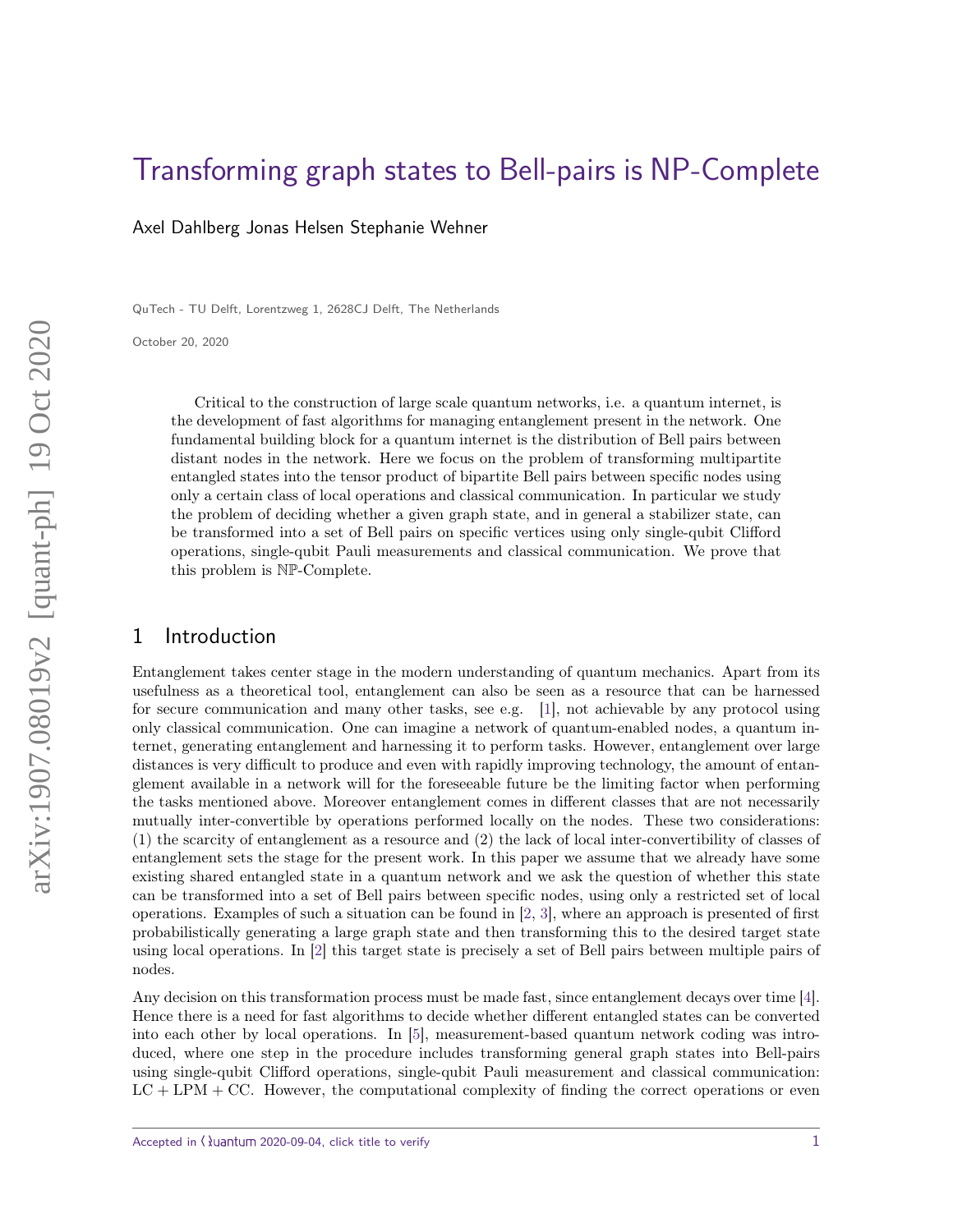deciding if it can be done, was never mentioned. In this work we answer this question. Specifically we study the mathematic problem of deciding whether a given 'graph state' can be decomposed into a series of Bell pairs on specific vertices, using only  $LC + LPM + CC$ . In particular we determine the computational complexity of this problem. We consider this set of operations since they are on many hardware platforms the simplest and fastest operations to perform. For example on Nitrogen-Vacancies in diamond, single-qubit gates on one of the qubits (electron) is many orders faster than two-qubits gates and single-qubit gates on the other qubits (nuclear spins) [\[6\]](#page-14-0). Furthermore, restricting to only Cliffords, instead of allowing general unitary operations, is natural on systems where, for example, the qubits are logical qubits of some error-correcting code. Since for many quantum error-correction codes, doing non-Clifford operations is a costly process involving, in many cases, the consumption of magic states. While it is true that the high relative cost of logical non-Clifford gates is not a universal phenomena, for instance 3D color codes [\[7,](#page-14-1) [8\]](#page-14-2) have the ability to perform transversal T-gates, it is the case for many popular codes. Moreover, over the years many techniques from graph theory have been put to bear on specifically the behavior of graph states under  $LC + LPM + CC$  [\[9](#page-14-3)[–14\]](#page-14-4). This gives us the ability to ask very precise questions and also answer them.

Our main result is that we prove that the problem of deciding whether a given graph state can be converted into Bell Pairs using only  $LC + LPM + CC$  (BELLVM) is in general NP-Complete. This means that unless  $\mathbb{P} = \mathbb{NP}$ , there will be no efficient algorithm for solving this problem on arbitrary graph states. In order to prove our results we make heavy use of results in algorithmic graph theory, and in fact we prove new graph theoretical results in the process of proving our main theorem.

## Related work

The study of single-qubit operations on graph states started with the work by Raussendorf and Briegel in [\[15\]](#page-14-5) and lead to the development of measurement-based quantum computing [\[16\]](#page-14-6). In [\[10\]](#page-14-7) Van den Nest et al. showed how the action of single-qubit Clifford operations can be described purely by the graph operation local complementation on the corresponding graph. Bouchet had developed back in 1991 ( [\[17\]](#page-14-8)) an efficient algorithm to decide if two graphs are equivalent under local complementations which was used by Van den Nest et al. in [\[18\]](#page-14-9) to present an efficient algorithm for deciding the equivalence of graph states under single-qubit Clifford operations. Adding single-qubit Pauli measurements and classical communication to the set of operations is equivalent to also allow for vertex-deletion on the corresponding graph, next to the local complementations [\[11\]](#page-14-10). Graphs that can be reached by the action of local complementations and vertex-deletions is a known concept in graph theory and are called vertex-minors [\[19,](#page-14-11) [20\]](#page-14-12). Using the fact that the graph states reachable from a graph state  $|G\rangle$ using  $LC + LPM + CC$  are exactly captured by the vertex-minors of  $G$ , we have previously shown that deciding if a GHZ-state can be reached from a given graph state using  $LC+LPM+CC$  is  $NP-Complete$ , both if (1) the GHZ-state is on a given set of vertices [\[12\]](#page-14-13) and (2) the GHZ-state is allowed to be on any subset of a fixed size [\[14\]](#page-14-4).

Due to the different target state considered in this paper, the computational complexity of BELLVM does not follow from [\[12\]](#page-14-13). Concretely, a tensor-product of Bell pairs is not equivalent to a GHZ-state under the operations studied here. For this reason we will here perform a different reduction to prove that BELLVM is  $N\mathbb{P}$ -complete compared to the one used to prove the same for the problem in [\[12\]](#page-14-13). In [12] we reduced from the problem of finding a Hamiltonian tour on a three-regular graph. Here on the other hand we reduce from the problem of finding disjoint paths between sources and sinks in a graph. While doing so we also show new results, purely related to the disjoint path problem in graph theory.

However, the fact that a problem is NP-Complete does not mean that there is no efficient algorithm, if one allows to put certain restrictions on the input to the problem. Such a restriction is for example that a certain parameter *r* of the input should be bounded. If a problem can be solved in polynomial time on inputs where this parameter *r* is bounded, the problem is said to be fixed-parameter tractable (in *r*). Concretely, there might exist an algorithm solving the problem in time  $\mathcal{O}(f(r) \cdot \text{poly}(n))$ , where f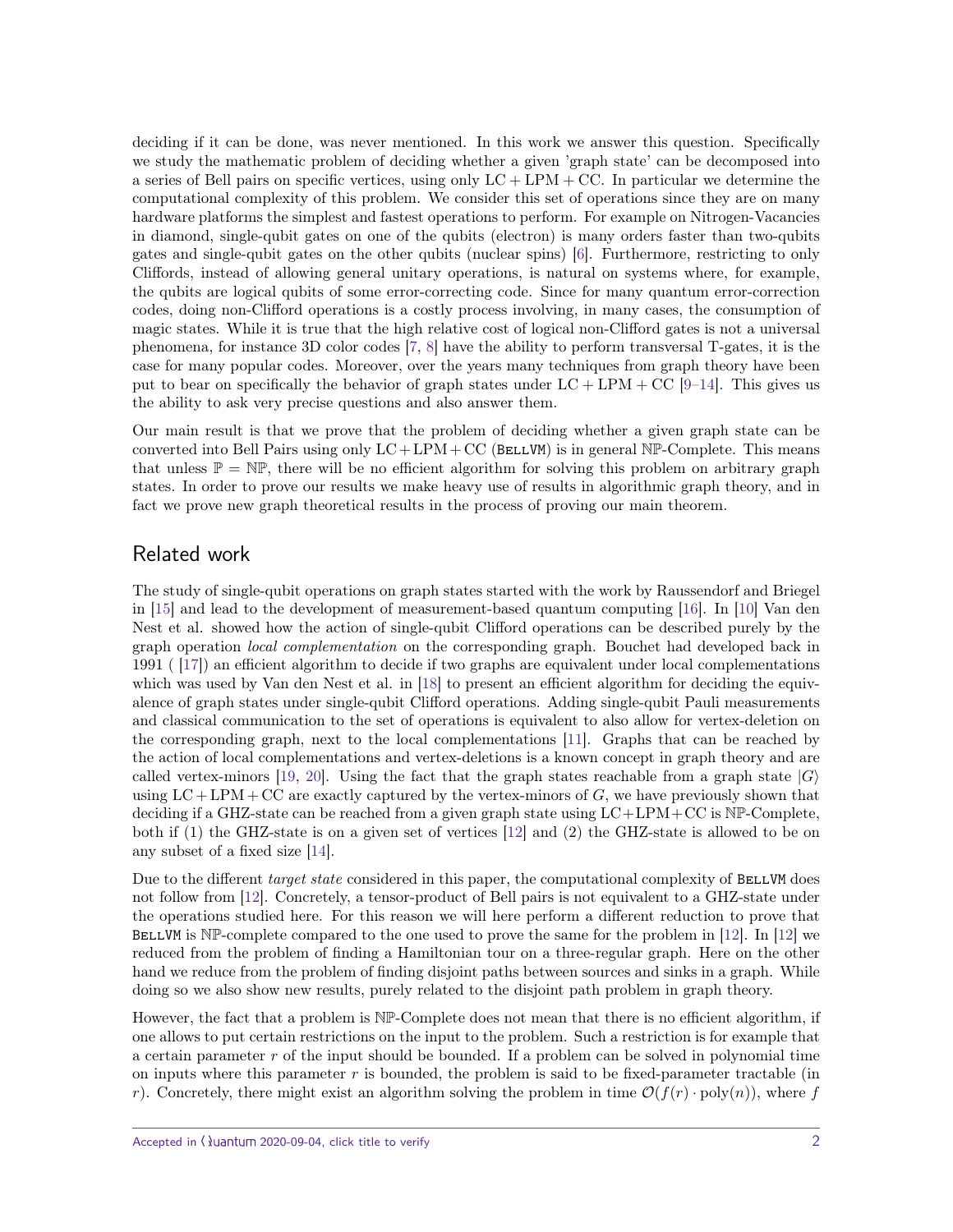is a computable function and *n* is the size of the input. For  $N\mathbb{P}$ -Complete problems,  $f(r)$  is necessarily super-polynomial in *n*, unless  $\mathbb{P} = \mathbb{NP}$ . Individual problems have been shown to be fixed-parameter tractable in various parameters. However, Courcelle [\[21\]](#page-14-14) showed that a large class of graph problems are fixed-parameter tractable in what is called the rank-width [\[19\]](#page-14-11) of the graph. In fact, any graph problem, expressible in a certain rich logic  $(MS)^1$  $(MS)^1$ , can be solved in time  $\mathcal{O}(f(\text{rwd}(G)) \cdot |V(G)|^3)$ , where  $rwd(G)$  is the rank-width of *G* and  $|V(G)|$  is the number of vertices of *G*. In [\[20\]](#page-14-12) Courcelle and Oum showed that the vertex-minor problem is fixed-parameter tractability in the rank-width of the input graph by showing that the problem is expressible in MS. The rank-width of a graph *G* equals one plus the *Schmidt-rank width* the graph state  $|G\rangle$  [\[22\]](#page-14-15). Using these results, we applied Courcelle's theorem to the problem of transforming graph states under  $LC + LPM + CC$  in [\[11\]](#page-14-10) and thus showed that this problem is fixed-parameter tractable in the Schmidt-rank width of the input graph state.

Courcelle's theorem states that there exists an efficient algorithm for graph states with bounded Schmidt-rank width. However, a direct implementation of the algorithm from Courcelle's theorem is not usable in practice, due to a huge constant factor in the runtime [\[23\]](#page-15-0). In [\[12\]](#page-14-13) we presented two efficient algorithms, not suffering from this huge constant factor, for the problem of deciding whether  $|G\rangle$  can be transformed to  $|G'\rangle$  using LC + LPM + CC if: (1)  $|G'\rangle$  is a GHZ-state and  $|G\rangle$  has Schmidt-rank width 1 [\[12\]](#page-14-13) and (2)  $|G'\rangle$  is a GHZ-state of bounded size and G is a circle graph [12]. We point out that the second algorithm is in fact not captured by Courcelle's theorem since circle graphs have unbounded rank-width [\[12\]](#page-14-13).

Here we show a hardness proof for the case when the target graph is the tensor product of some number of Bell pairs on specified qubits. However, our result is not only a negative one, since it can also give a hint for heuristic algorithms that can be used to solve the problem at hand, which do not suffer from a huge constant pre-factor in the runtime as for those based on Courcelle's theorem. In particular, since we show the relation between BELLVM and certain problems related to finding disjoint paths in a graph, we can make use of results for solving the disjoint path problem also for BELLVM. Even though the disjoint path problem is in general NP-complete, there are many heuristic algorithms. For example in [\[24\]](#page-15-1), a two-step approach using an integer linear program formulation of the problem with an evolutionary algorithm. By using the reduction we show in this paper, one might be able to use the same approach for the problem at hand.

## **Overview**

In section [1.1](#page-3-0) we review the basic theory of graph states and introduce the notion of a Bell-vertex-minor, a graph theoretical concept central to our results. In section [2](#page-5-0) we review the notion of circle graphs and related concepts which we make use of in section [4.](#page-9-0) In section [3](#page-7-0) we discuss the Edge-Disjoint path problem, a well-studied computational problem in algorithmic graph theory. In section [4](#page-9-0) we show that a certain version of the Edge Disjoint Path problem can be polynomially reduced to BELLVM and in appendix [A](#page-16-0) that this version of the Edge Disjoint Path problem is  $N\mathbb{P}$ -Complete, implying that BELLVM is NP-hard. Finally, in section [5](#page-13-5) we discuss the implications of our result.

### **Notation**

Graphs are assumed to be simple unless otherwise indicated. The vertex-set of a graph  $G = (V, E)$  is denoted  $V = V(G)$  and the edge-set is denoted  $E = E(G)$ . Given a vertex v in a graph G we denote the neighborhood of *v* (the set of vertices adjacent to *v* in *G*) by  $N_v^{(G)}$ . If it is clear which graph the neighborhood concerns we sometimes omit *G* and simply write  $N_v$ . Given a graph *G* and a subset of its vertices  $V'$  we will denote the induced subgraph of *G* on those vertices by  $G[V']$ . We denote the fully connected graph on *n* vertices as  $K_n$ .

<span id="page-2-0"></span><sup>1</sup>Monadic second-order logic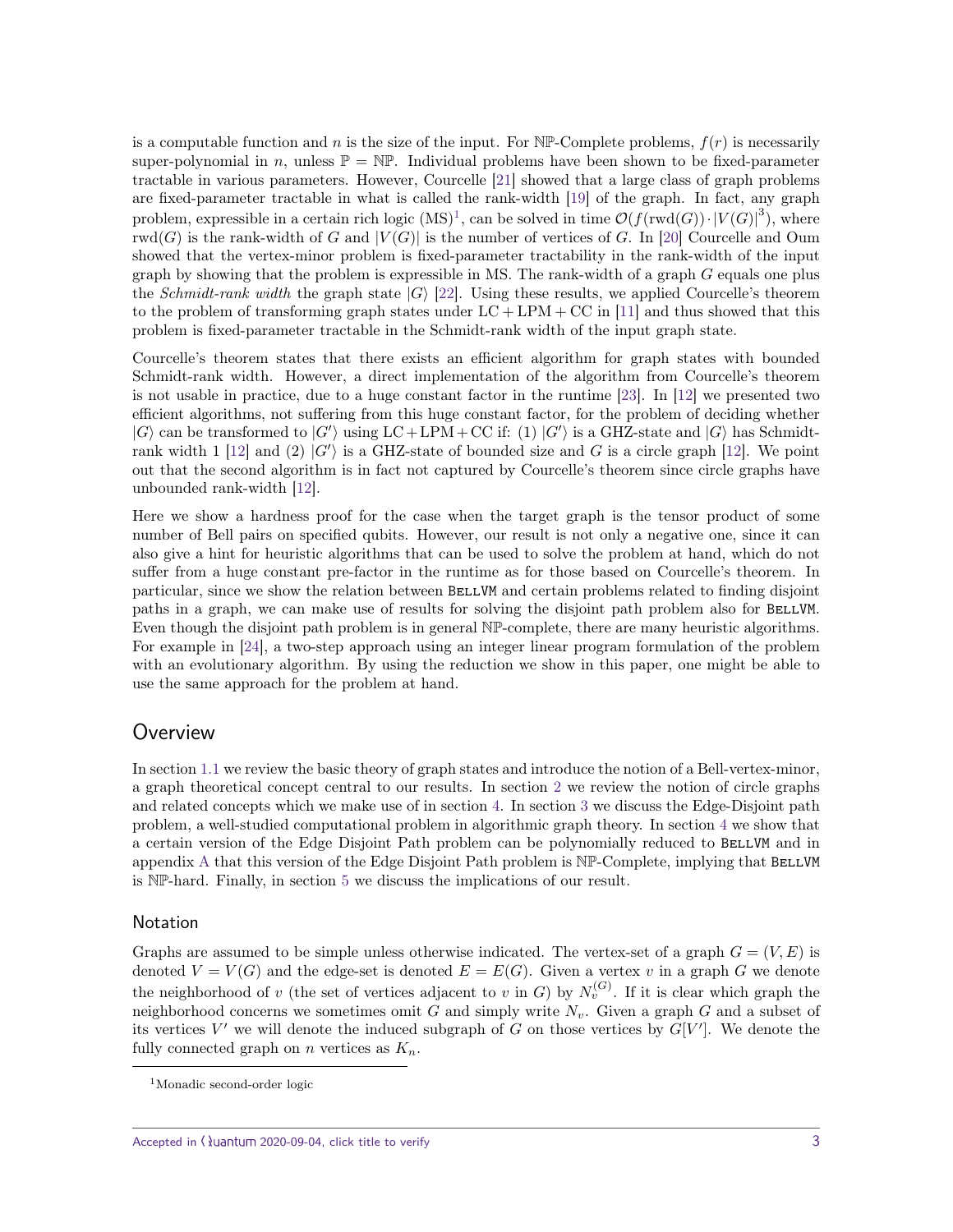Throughout this paper we use the following notation for sets of consecutive natural numbers

$$
[k, n] \equiv \{ i \in \mathbb{N} : k \le i \le n \}
$$
\n<sup>(1)</sup>

$$
[n] \equiv \{ i \in \mathbb{N} : 1 \le i \le n \}
$$
\n
$$
(2)
$$

### <span id="page-3-0"></span>1.1 Graph states

A graph state is a multi-partite quantum state  $|G\rangle$  which is described by a graph G, where the vertices of *G* correspond to the qubits of  $|G\rangle$ . The graph state is formed by initializing each qubit  $v \in V(G)$ in the state  $|+\rangle_v = \frac{1}{\sqrt{2}}$  $\frac{1}{2}(|0\rangle_v + |1\rangle_v)$  and for each edge  $(u, v) \in E(G)$  applying a controlled phase gate between qubits *u* and *v*. Importantly, all the controlled phase gates commute and are invariant under changing the control- and target-qubits of the gate. This allows the edges describing these gates to be unordered and undirected. Formally, a graph state  $|G\rangle$  is given as

$$
|G\rangle = \prod_{(u,v)\in E(G)} C_Z^{(u,v)} \left(\bigotimes_{v\in V(G)} |+\rangle_v\right),\tag{3}
$$

where  $C_Z^{(u,v)}$  $Z^{(u,v)}$  is a controlled phase gate between qubit *u* and *v*, i.e.

$$
C_Z^{(u,v)} = |0\rangle \langle 0|_u \otimes \mathbb{I}_v + |1\rangle \langle 1|_u \otimes Z_v
$$
\n(4)

and  $Z_v$  is the Pauli-Z matrix acting on qubit  $v$ .

One advantage of considering graph states is that certain problems can be completely expressed in the language of graph theory, where one can make use of powerful existing tools and techniques. For example, what we make use of here, is the fact that single-qubit Clifford operations (LC), single-qubit Pauli measurements (LPM) and classical communication (CC):  $LC + LPM + CC$ , which take graph states to graph states, can be completely characterized by local complementations and vertex-deletions on the corresponding graphs [\[11\]](#page-14-10). Local complementation is defined as follows.

**Definition 1.1** (Local complementation). A local complementation  $\tau_v$  is a graph operation specified *by a vertex v*, taking a graph *G* to  $\tau_v(G)$  *by replacing the induced subgraph on the neighborhood of v*, *i.e.*  $G[N_v]$ , by its complement. The neighborhood of any vertex *u* in the graph  $\tau_v(G)$  is therefore given *by*

$$
N_u^{(\tau_v(G))} = \begin{cases} N_u \Delta(N_v \setminus \{u\}) & \text{if } (u, v) \in E(G) \\ N_u & \text{else} \end{cases}, \tag{5}
$$

*where*  $\Delta$  *denotes the symmetric difference between two sets. Given a sequence of vertices*  $\mathbf{v} = v_1 \dots v_k$ , *we denote the induced sequence of local complementations, acting on a graph G, as*

$$
\tau_{\mathbf{v}}(G) = \tau_{v_k} \circ \cdots \circ \tau_{v_1}(G). \tag{6}
$$

 $\Diamond$ 

The action of a local complementation on a graph induce the following sequence of single-qubit Clifford operations on the corresponding graph state

$$
U_v^{(G)} = \exp\left(-i\frac{\pi}{4}X_v\right) \prod_{u \in N_v} \exp\left(i\frac{\pi}{4}Z_u\right),\tag{7}
$$

where  $X_v$  and  $Z_v$  are the Pauli-X and Pauli-Z matrices acting on qubit *v* respectively. Concretely,  $U_v^{(G)}$  has the following action on the graph state  $|G\rangle$ 

$$
U_v^{(G)} |G\rangle = |\tau_v(G)\rangle. \tag{8}
$$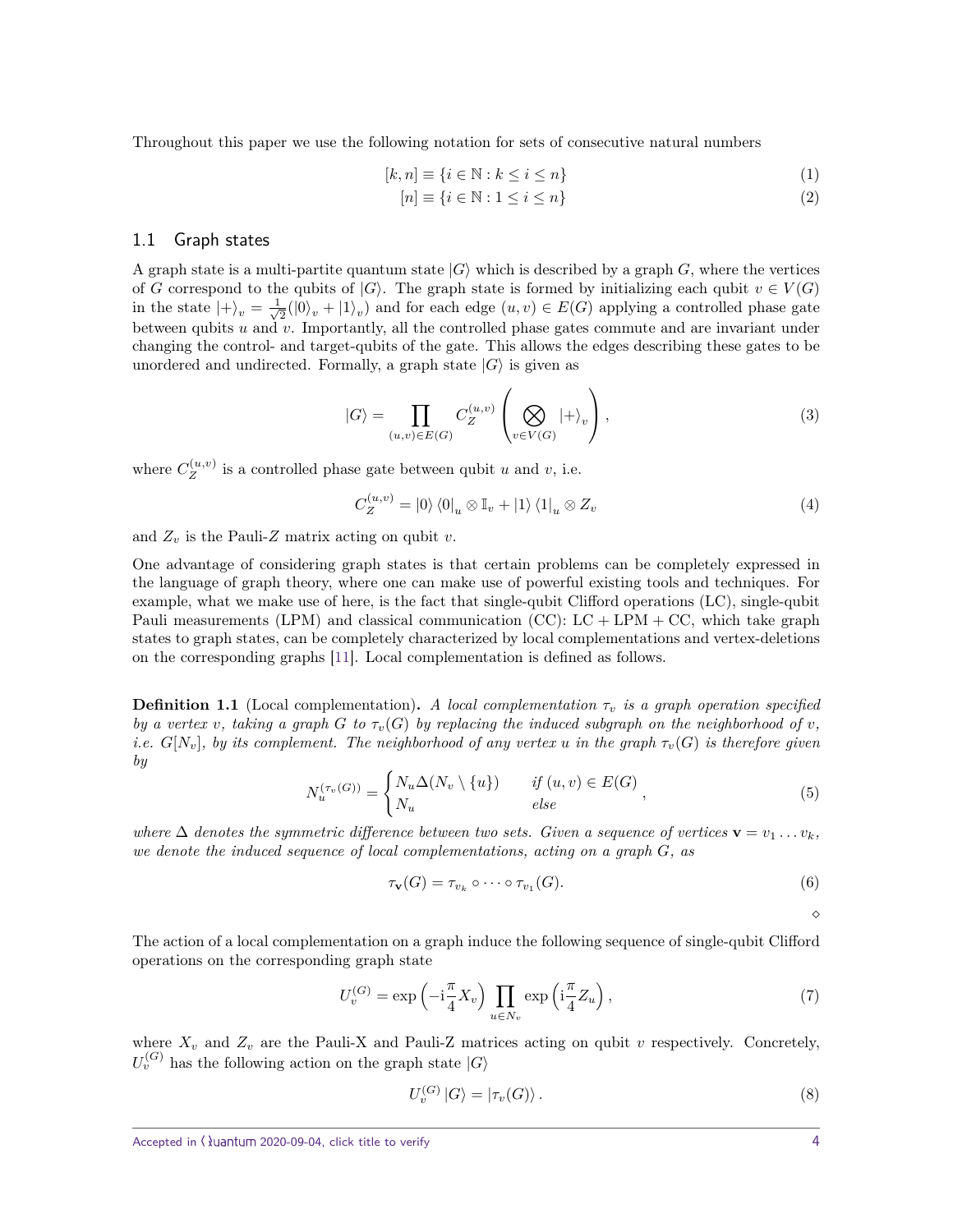Measuring qubit *v* of a graph state  $|G\rangle$  in the Pauli-*X* (or Pauli-*Y*, Pauli-*Z* basis), gives a stabilizer state that is single-qubit Clifford equivalent to a graph state  $|G'\rangle$ , where  $G'$  can be reached from  $G$  by a sequence of local complementations and vertex-deletions [\[9\]](#page-14-3). The state operations taking the postmeasurement state to  $|G'\rangle$  depends on the measurement outcome and acts on  $v$  and its neighborhood. This means classical communication is required to announce the measurement result at the vertex *v* to its neighboring vertices. Details can be found in  $[12]$ , where we introduced to notion of a *qubit*minor which captures exactly which graph states can be reached from some initial graph state under  $LC + LPM + CC$ . Formally we define a qubit-minor as:

**Definition 1.2** (Qubit-minor [\[12\]](#page-14-13)). Assume  $|G\rangle$  and  $|G'\rangle$  are graph states on the sets of qubits V and *U* respectively.  $|G'\rangle$  is called a qubit-minor of  $|G\rangle$  if there exists an adaptive sequence of single-qubit *Clifford operations (LC), single-qubit Pauli measurements (LPM) and classical communication (CC) that takes*  $|G\rangle$  *to*  $|G'\rangle$ *, i.e.* 

$$
|G\rangle \frac{LC}{LPM+CC} |G'\rangle \otimes |junk\rangle_{V\setminus U}.
$$
 (9)

*If*  $|G' \rangle$  *is a qubit-minor of*  $|G \rangle$ *, we denote this as* 

$$
|G'\rangle < |G\rangle. \tag{10}
$$

 $\Diamond$ 

In [\[12\]](#page-14-13) we have shown that the notion of qubit-minors for graph states is equivalent to the notion of vertex-minors for graphs.

**Definition 1.3** (Vertex-minor)**.** *A graph G*<sup>0</sup> *is called a vertex-minor of G if and only if there exist a sequence of local complementations and vertex-deletions that takes G to G*<sup>0</sup> *[\[19,](#page-14-11) [20\]](#page-14-12). Since vertexdeletions can always be performed last in such a sequence (see [\[11\]](#page-14-10)), an equivalent definition is the following: A graph G*<sup>0</sup> *is called a vertex-minor of G if and only if there exist a sequence of local complementations* **v** *such that*  $\tau_v(G)[V(G')] = G'$ *. If*  $G'$  *is a vertex-minor of*  $G$  *we write this as* 

$$
G' < G. \tag{11}
$$

 $\Diamond$ 

The relation between qubit-minor and vertex-minor is captured by the following theorem.

<span id="page-4-0"></span>**Theorem 1.4** ([\[12\]](#page-14-13)). Let  $|G\rangle$  and  $|G'\rangle$  be two graph states such that no vertex in  $G'$  has degree zero. *Then*  $|G' \rangle$  *is a qubit-minor of*  $|G \rangle$  *if and only if*  $G'$  *is a vertex-minor of*  $G$ *, i.e.* 

$$
|G'\rangle < |G\rangle \quad \Leftrightarrow \quad G' < G. \tag{12}
$$

 $\Diamond$ 

Note that one can also include the case where  $G'$  has vertices of degree zero. Let's denote the vertices of  $G'$  which have degree zero as  $I$ . We then have that

$$
|G'\rangle < |G\rangle \quad \Leftrightarrow \quad G'[V(G') \setminus I] < G. \tag{13}
$$

Theorem [1.4](#page-4-0) is very powerful since it allows us to consider graph states under  $LC + LPM + CC$ , purely in terms of vertex-minors of graphs. We will therefore in the rest of this paper use the formalism of vertex-minors to study the computational complexity of transforming graph states using  $LC + LPM +$ CC.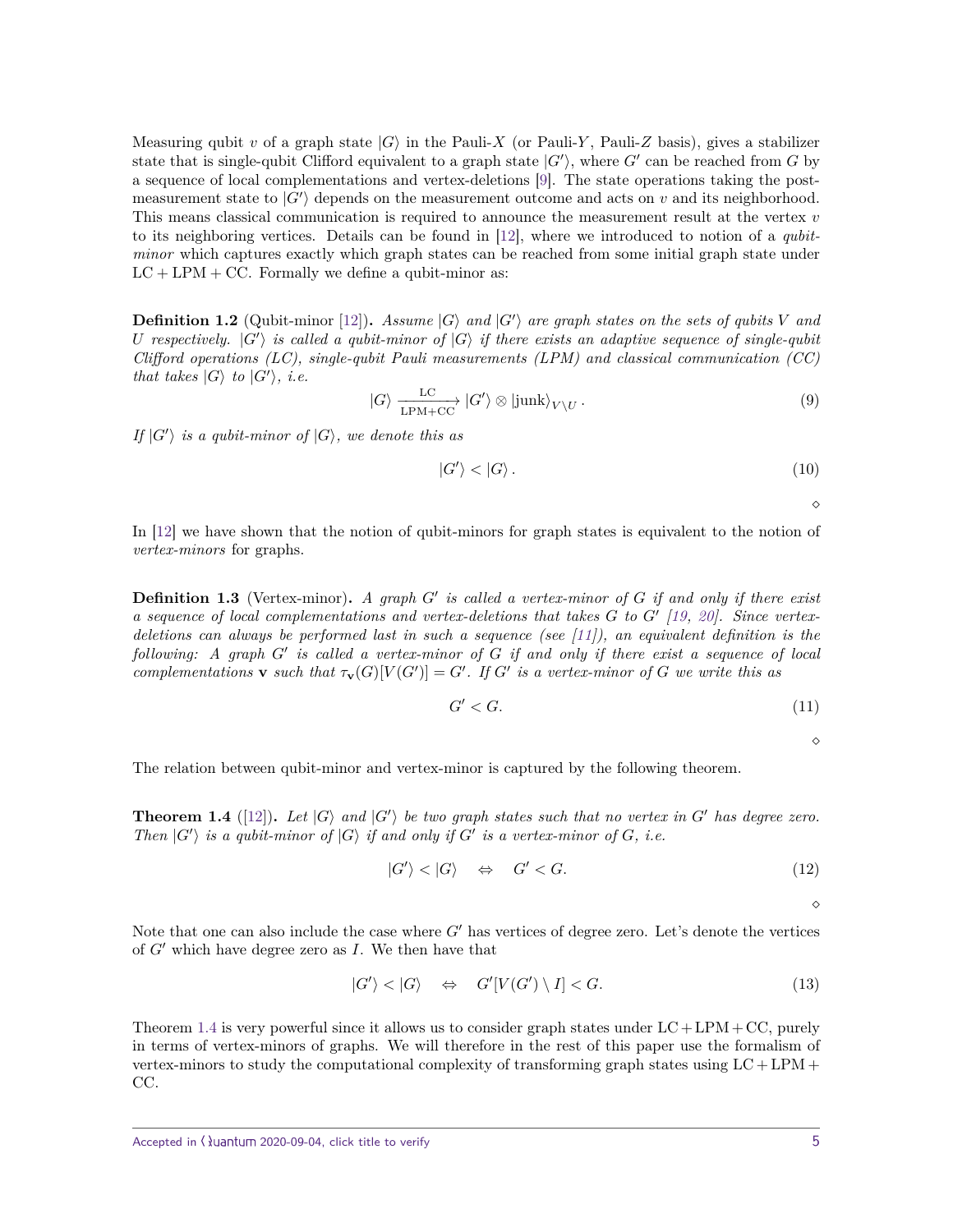### 1.2 Bell vertex-minors

In this paper we are interested in the question of whether a given graph state  $|G\rangle$  can be transformed into some number of Bell pairs using  $LC + LPM + CC$  between specific vertices. We will denote the following Bell pair on qubits *a* and *b* as

$$
|\Phi^{+}\rangle_{ab} = \frac{1}{\sqrt{2}} (|0\rangle_{a} \otimes |0\rangle_{b} + |1\rangle_{a} \otimes |1\rangle_{b}).
$$
\n(14)

We formally define the following main problem of this paper.

**Problem 1.5** (BELLQM). *Given a graph state*  $|G\rangle$  *and a set of disjoint pairs*  $B = \{\{p_1, p'_1\}, \ldots, \{p_k, p'_k\}\}.$ Let  $|G_B\rangle$  be the state following state consisting of Bell pairs between each pair of B

$$
|G_B\rangle = \bigotimes_{\{p,p'\}\in B} |\Phi^+\rangle_{pp'} \tag{15}
$$

 $Decide$  *if*  $|G_B\rangle$  *is a qubit-minor of G*.

The graph state described by the complete graph on two vertices  $K_2$  is single-qubit Clifford equivalent to each of the four Bell pairs since

$$
|K_2\rangle = \frac{1}{\sqrt{2}} (|0\rangle_a \otimes |+\rangle_b + |1\rangle_a \otimes |-\rangle_b) = H_b | \Phi^+ \rangle_{ab}
$$
 (16)

where  $|+\rangle = (|0\rangle + |1\rangle)/$ √ 2, *H<sup>b</sup>* is a Hadamard gate on qubit *b*.

Using theorem [1.4](#page-4-0) we can turn the question of transforming graph states to Bell pairs using  $LC +$ LPM + CC i.e. BELLQM, into the question of whether a disjoint union of  $K_2$ 's is a vertex-minor of some graph. Formally we have the following problem graph problem.

**Problem 1.6** (BELLVM). *Given a graph G and a set of disjoint pairs*  $B = \{\{p_1, p'_1\}, \ldots, \{p_k, p'_k\}\}\$ . Let  $G_B$  be the graph with vertices  $V(G_B) = \bigcup_{i \in [k]} \{p_i, p'_i\}$  and edges  $E(G_B) = \bigcup_{i \in [k]} \{(p_i, p'_i)\}.$  Decide if  $G_B$  *is a vertex-minor of G*.

<span id="page-5-1"></span>To be precise  $(|G\rangle, B)$  is a YES-instance of BELLQM, if and only if  $(G, B)$  is a YES-instance of BellVM.



Figure 1: An example of a graph being transformed to a union of two  $K_2$  graphs, using local complementations and vertex-deletions. The original graph in fig. [1a](#page-5-1) get transformed to the graph in fig. [1b](#page-5-1) by performing local complementations on the vertices *b*, *e* and then *b* again. Finally, when vertices  $b$  and  $e$  are deleted, the disjoint union of two  $K_2$  graphs, on vertices  ${a, f}$  and  ${c, d}$  respectively, is reached (fig. [1c\)](#page-5-1).

## <span id="page-5-0"></span>2 Circle graphs

Circle graphs are the graphs which can be described as a Eulerian tours on 4-regular multi-graphs, as described below. What is interesting in this context is that circle graphs are equivalent under local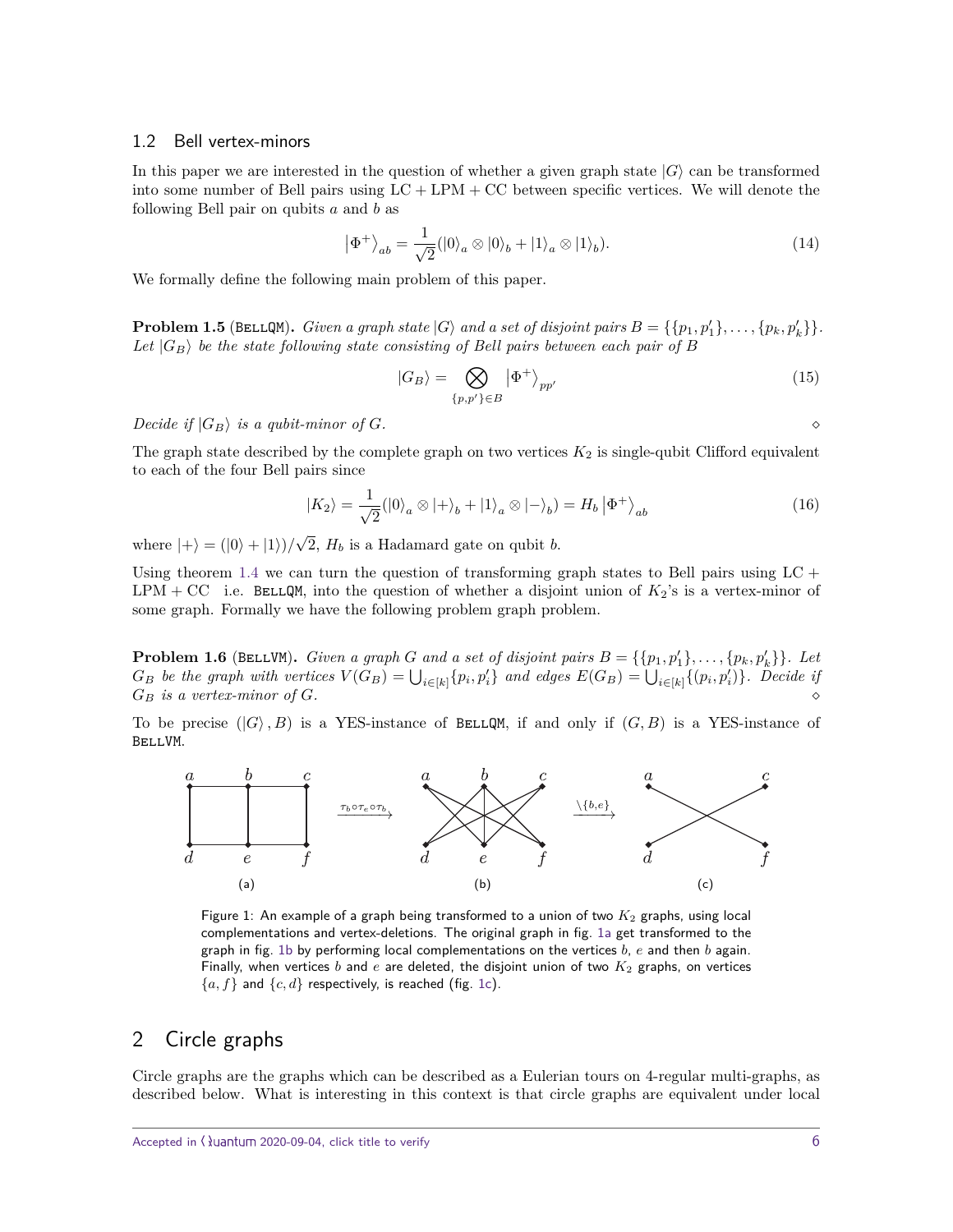complementations if and only if they can be described as Eulerian tours on the same 4-regular multigraph  $[25]$ . We will make use of this property to prove that BELLVM is  $N\mathbb{P}$ -Complete, and therefore also BellQM, in section [4.](#page-9-0) Here we review circle graphs and certain properties we will later need. For more details on circle graphs, see for example [\[26–](#page-15-3)[28\]](#page-15-4), the book by Golumbic [\[29\]](#page-15-5) or [\[12\]](#page-14-13) for the use of circle graphs in the context of graph states.

A 4-regular multi-graph is a graph where each vertex has exactly four incident edges and can contain multiple edges between each pair of vertices or edges only incident to a single vertex (self-loops).

**Definition 2.1** (Eulerian tour)**.** *Let F be a connected multi-graph. A* walk *W on F is an alternating sequence of vertices and edges*

$$
W = v_1 e_1 v_2 \dots e_k v_{k+1} \tag{17}
$$

such that  $e_i$  is incident on  $v_i$  and  $v_{i+1}$  for  $i \in [n]$ . A tour on F is a closed walk, i.e.  $v_1 = v_{k+1}$ , *without repeated edges. An Eulerian tour U on F is a tour that visits each edge in F exactly once.*

Any 4-regular multi-graph is Eulerian, i.e. has a Eulerian tour, since each vertex has even degree [\[30\]](#page-15-6).

Furthermore, any Eulerian tour on a 4-regular multi-graph *F* traverses each vertex exactly twice, except for the vertex which is both the start and the end of the tour. The order in which these vertices are traversed is captured by the induced double-occurrence word.

**Definition 2.2** (Induced double-occurrence word)**.** *Let F be a connected* 4*-regular multi-graph on k vertices*  $V(F)$ *. Let*  $U$  *be a Eulerian tour on*  $F$  *of the form* 

<span id="page-6-0"></span>
$$
U = x_1 e_1 x_2 \dots x_{2k-1} e_{2k-1} x_{2k} e_{2k} x_1. \tag{18}
$$

*with*  $x_i \in V(F)$  and  $e_i \in E(F)$ . From a Eulerian tour U as in eq. [\(18\)](#page-6-0) we define an induced double*occurrence word as*

$$
m(U) = x_1 x_2 \dots x_{2k-1} x_{2k}.
$$
\n(19)

 $\Diamond$ 

We will now define a mapping from an induced double-occurrence word  $m(U)$  to a graph  $\mathcal{A}(m(U))$ , where the edges of  $\mathcal{A}(m(U))$  are exactly the pairs of vertices in  $m(U)$  which alternate. Formally we have the following definition.

**Definition 2.3** (Alternance graph)**.** *Let m*(*U*) *be the induced double-occurrence word of some Eulerian tour*  $U$  *on some* 4*-regular multi-graph*  $F$ *. Let now*  $\mathcal{A}(m(U))$  *be a graph with vertices*  $V(F)$  *and the edges*  $E$ *, such that for all*  $(u, v) \in V(F) \otimes V(F)$ *,*  $(u, v) \in E$  *if and only if*  $m(U)$  *is of the form* 

$$
\dots u \dots v \dots u \dots v \dots \quad \text{or} \quad \dots v \dots u \dots v \dots u \dots,
$$
\n
$$
(20)
$$

*i.e. u* and *v* are alternating in  $m(U)$ . We will sometimes also write  $A(U)$  as short for  $A(m(U))$ . Figure [2](#page-7-1) shows an example of a 4-regular multi-graph and one of its induced alternance graphs.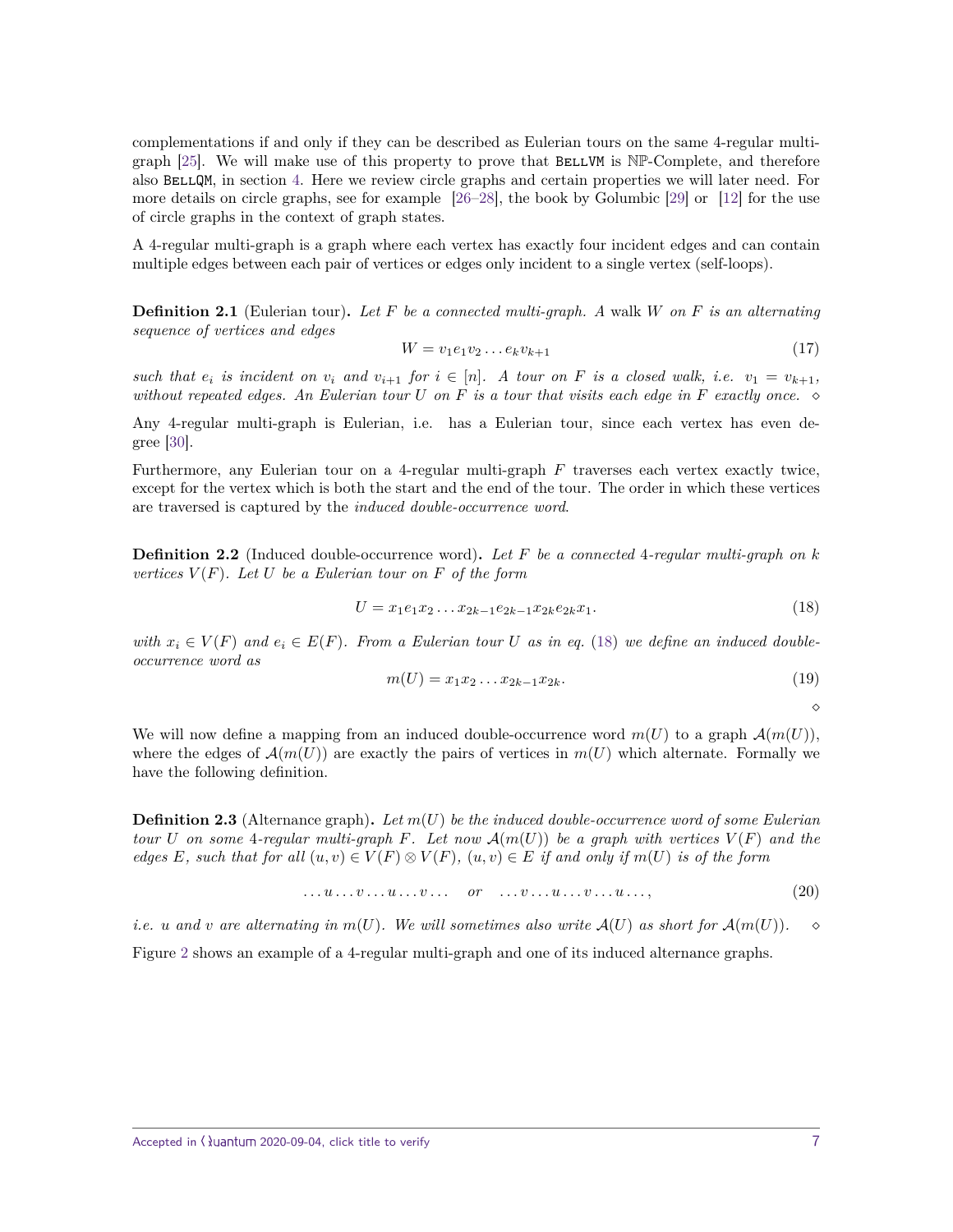<span id="page-7-1"></span>

Figure 2: Figure [2a](#page-7-1) shows an example of a 4-regular multi-graph *F*, which has an Eulerian tour  $U_0$  with an induced double-occurrence word  $m(U) = adcbaebeed$ . The alternating vertex-pairs of  $m(U_0)$  are thus  $(a, b)$ *,*  $(a, c)$ *,*  $(a, d)$ *,*  $(b, e)$ *,*  $(c, e)$  and their mirrors. The alternance graph  $A(m(U_0))$  is therefore the graph in fig. [2b.](#page-7-1)

Circle graphs are exactly the graphs which are the alternance graph described by some Eulerian tour on some 4-regular multi-graph [\[28\]](#page-15-4). Given a Eulerian tour *U* of some 4-regular multi-graph *F* and a subset V' of  $V(F)$  we will sometimes write  $m(U)[V']$  to mean the word  $m(U)$  with all letters in  $V(F) \setminus V'$  deleted. The notation is intentionally similar to that of taking an induced subgraph since the alternance graph of  $m(U)[V']$  is exactly the induced subgraph of the alternance graph of  $m(U)$ , i.e.

<span id="page-7-3"></span>
$$
\mathcal{A}\Big(m(U)[V']\Big) = \mathcal{A}\Big(m(U)\Big)[V'].\tag{21}
$$

Importantly here is that one can answer whether a circle graph has a certain vertex-minor by considering the Eulerian tours of a certain 4-regular multi-graph. Formally we have the following theorem, which is proven in [\[12\]](#page-14-13).

<span id="page-7-2"></span>**Theorem 2.4** ([\[12\]](#page-14-13))**.** *Let F be a connected* 4*-regular multi-graph and let G be a circle graph such that*  $G = \mathcal{A}(U)$  for some Eulerian tour U on F. Then  $G'$  is a vertex-minor of G if and only if there exist *a Eulerian tour U* <sup>0</sup> *on F such that*

$$
G' = \mathcal{A}\Big(m(U')\big[V(G')\big]\Big). \tag{22}
$$

 $\Diamond$ 

Using theorem [2.4,](#page-7-2) we can now ask what property a 4-regular multi-graph should have, such that it's induced alternance graphs are YES-instances to BELLVM, given a set of disjoint pairs P. As we show in lemma [4.4,](#page-10-0) this question will be directly related to a restricted version of the edge-disjoint path problem, which we define in the next section.

## <span id="page-7-0"></span>3 The Edge-disjoint path problem

In section [4](#page-9-0) we show that BELLVM is NP-Complete by reducing the 4-regular EDPDT (Edge Disjoint Paths with Disjoint Terminals) problem (see below) to BELLVM. We then show that that 4-regular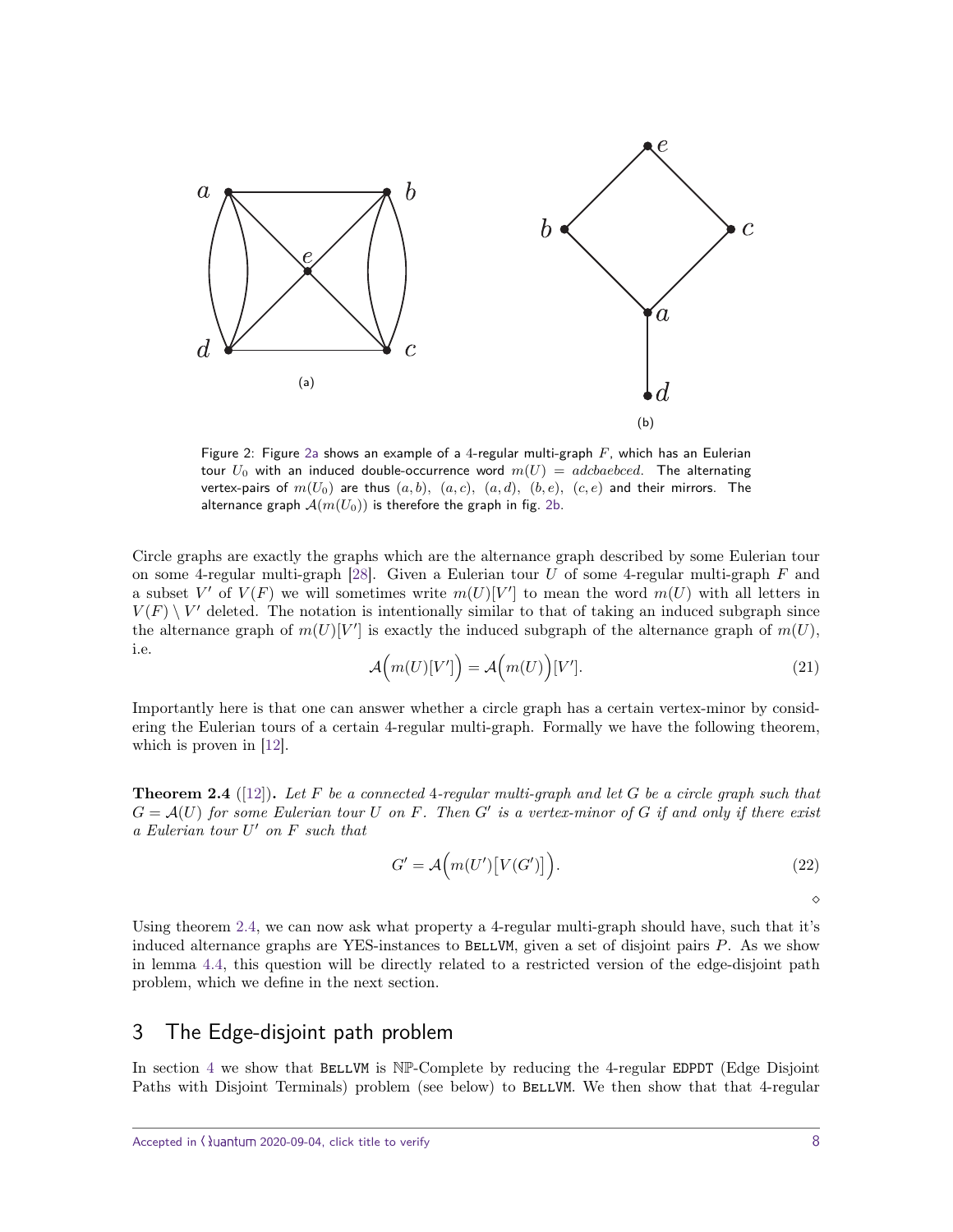EDPDT is  $N\mathbb{P}$ -Complete, see corollary [3.5,](#page-9-1) which therefore implies that the same is true for BELLVM. This is done by reducing the EDP (Edge Disjoint Path) problem to EDPDT and then EDPDT to 4-regular EDPDT. We begin by formally defining all problems just mentioned. We will denote the set of edges in a path  $P = v_0 e_1 v_1 \dots e_l v_l$  as  $E(P) = \{e_1, \dots, e_l\}$ . Moreover, given two graphs  $G = (V(G), E(G))$  and  $D = (V(D), E(D))$  we denote by  $G \cup D$  the graph formed by the vertices  $V(G \cup D) = V(G) \cup V(D)$ and the edge multi-set  $E(G \cup D) = E(G) \cup E(D)$ . A path on a graph is a walk without repeated vertices. A closed path is called a circuit.

We first define the EDP (Edge Disjoint Path) problem.

<span id="page-8-0"></span>**Problem 3.1** (EDP). Let G and D be graphs such that  $V(D) \subseteq V(G)$ . Decide whether there exists a *set of edge-disjoint circuits*  $\mathcal{C}$  *on the graph*  $G \cup D$  *such that every edge*  $e \in E(D)$  *is part of exactly one circuit in* C*.*



Figure 3: The EDP problem concerns deciding if there exists a set of edge-disjoint circuits in *G* ∪ *D* such that each edge in *D* is in part of exactly one of the circuits. In this example a satisfying solution is a set consisting of the three circuits  $a(a, c)c(c, a)a$ ,  $d(d, b)b(b, c)c(c, d)d$ and  $d(d, e)e(e, f)f(f, d)d$ .

Let  $(G, D)$  be a YES-instance of EDP and let C be the edge-disjoint circuits of problem [3.1.](#page-8-0) For each edge *e* in  $E(D)$  denote the circuit in C which *e* is part of as  $C_e$ . These edge disjoint circuits  $C_e$  on  $G \cup H$ correspond to edge disjoint paths on the graph *G* with terminals, i.e. beginning and ending points of the path, precisely at the vertices  $u, v$  s.t.  $e = (u, v)$  for all  $e \in D$ . The EDP problem is known to be NP-Complete even in the case where *G* ∪ *D* is a Eulerian graph [\[31\]](#page-15-7). The EDPDT problem is now the EDP problem but with the demand graph *D* restricted to be a disjoint union of connected graphs on two vertices, i.e. of the form  $K_2^{\times k}$  for some *k*, such that the terminals are distinct.

**Problem 3.2** (EDPDT). Let *G* and  $D = K_2^{\times k}$  be graphs such that  $V(D) \subseteq V(G)$ . Decide EDP with the  $\phi$  *instance*  $(G, D)$ *.* 

The 4-regular EDPDT problem is then a further restriction of this problem to the case where  $G \cup D$  is 4-regular (and  $D = K_2^{\times k}$ ). Formally we have

**Problem 3.3** (4-regular EDPDT). Let *G* and  $D = K_2^{\times k}$  be graphs such that  $V(D) \subseteq V(G)$  and  $G \cup D$ *is* 4*-regular. Decide* EDP *with the instance* (*G, D*)*.*

Note that the 4-regularity of  $G \cup D$  means that all vertices in *G* which are not in *D* must have degree 4, while all vertices also in *D* must have degree 3. We can equivalently formulate the 4-regular EDPDT problem as a problem involving only *G* and a set of terminal pairs on *G*, which will be a more useful definition for some of the proofs.

<span id="page-8-1"></span>**Problem 3.4** (4-regular EDPDT (equivalent formulation))**.** *Let G be a multi-graph where each vertex has degree either 3 or 4. Let*  $T = \{\{t_1, t'_1\}, \ldots, \{t_k, t'_k\}\}\$  *be the set of disjoint terminal pairs, such*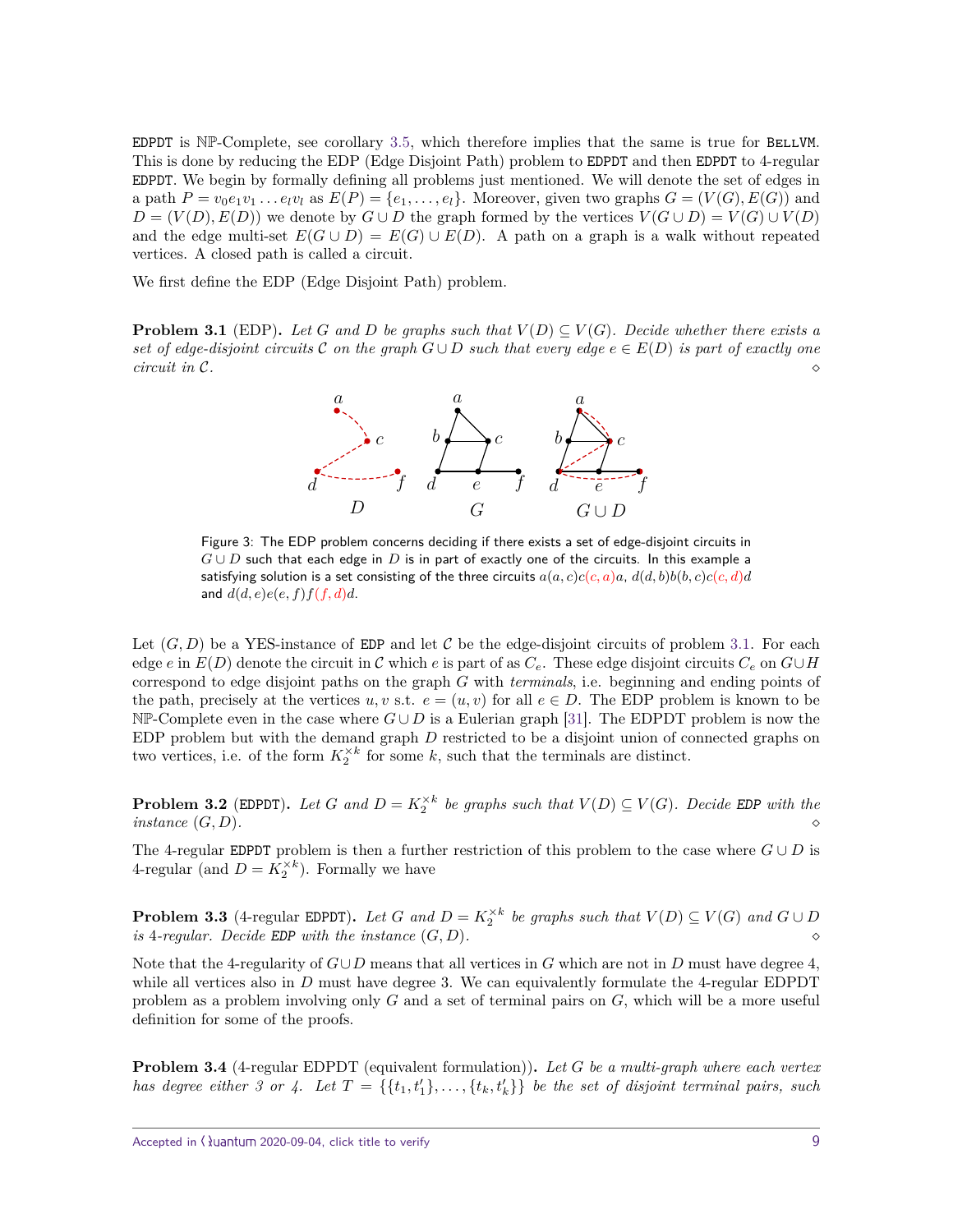that  $t_i, t'_i \in V(G)$  and  $d_G(t_i) = d_G(t'_i) = 3$  for all  $i \in [k]$ . Furthermore, assume that there are no other vertices of degree 3 in G, i.e.  $\bigcup_{i\in[k]} \{t_i,t'_i\} = \{v \in V(G): d_G(v) = 3\}$ . Decide if there exists k *edge-disjoint paths*  $P_i$  *for*  $i \in [k]$  *such that the ends of*  $P_i$  *are*  $t_i$  *and*  $t'_i$ *.*

In the appendix (theorem [A.3\)](#page-19-0) we show that EDP can be reduced to 4-regular EDPDT in polynomial time. A corollary to this theorem is therefore.

<span id="page-9-1"></span>**Corollary 3.5.** *4-regular* EDPDT *is* NP*-Complete.*

## <span id="page-9-0"></span>4 BellVM is NP-Complete

Now we move on to proving the main result of this paper. The 4-regular EDPDT problem can be reduced to the BELLVM problem as shown below in theorem [4.3.](#page-9-2) Since we also show that BELLVM is in  $N\mathbb{P}$  we conclude that BellVM is NP-Complete.

<span id="page-9-3"></span>**Corollary 4.1.** BELLVM is  $NP$ -Complete.

*Proof.* Theorem [4.3](#page-9-2) states that there exists a Karp reduction from 4-regular EDPDT to BELLVM. This implies that BELLVM is NP-hard, by corollary [3.5.](#page-9-1) Since any instance of BELLVM is also an instance of the general vertex-minor problem, which is in  $N\mathbb{P}$  [\[12\]](#page-14-13), also BELLVM is in  $N\mathbb{P}$  and hence NP-Complete.  $\square$ 

As a directly corollary we then also have that.

#### **Corollary 4.2.** BellQM *is* NP*-Complete.*

*Proof.* Follows directly from corollary [4.1](#page-9-3) and theorem [1.4.](#page-4-0)

The remaining part of this section will be used to prove theorem [4.3.](#page-9-2) The main part of the proof consists of proving lemma [4.4](#page-10-0) which provides an explicit reduction from 4-regular EDPDT to BELLVM. This is done by constructing a 4-regular multi-graph  $H_{(G,T)}$  from an instance  $(G,T)$  of 4-regular EDPDT, together with the graph  $G_B = K_2^{\times |T|}$  on a certain subset *B* of the vertices of  $H_{(G,T)}$ . The construction is such that  $G_B$  is a vertex-minor of any alternance graph  $\mathcal{A}(U)$  induced by an Eulerian tour  $U$  on  $H_{(G,T)}$  if and only if  $(G,T)$  is a YES-instance of 4-regular EDPDT. In other words,  $(A(U), B)$  is a YESinstance of BELLVM if and only if  $(G, T)$  is a YES-instance of 4-regular EDPDT. What is left to show is that reduction can be done in polynomial time, which is done in the proof of theorem [4.3](#page-9-2) below.

<span id="page-9-2"></span>**Theorem 4.3.** *The 4-regular EDPDT problem is polynomially reducible to BELLVM.* 

*Proof.* From lemma [4.4](#page-10-0) below we see that any *yes*(*no*)-instance of 4-regular EDPDT can be mapped to a *yes*(*no*)-instance of BELLVM. What remains to be shown is that this mapping can be performed in polynomial time. The reduction consist of the following to three steps:

- 1. Construct the multi-graph  $H_{(G,T)}$  as defined in lemma [4.4.](#page-10-0)
- 2. Find an Eulerian tour  $U$  on  $H_{(G,T)}$ .
- 3. Construct the alternance graph A(*U*) induced by *U*.

 $\Box$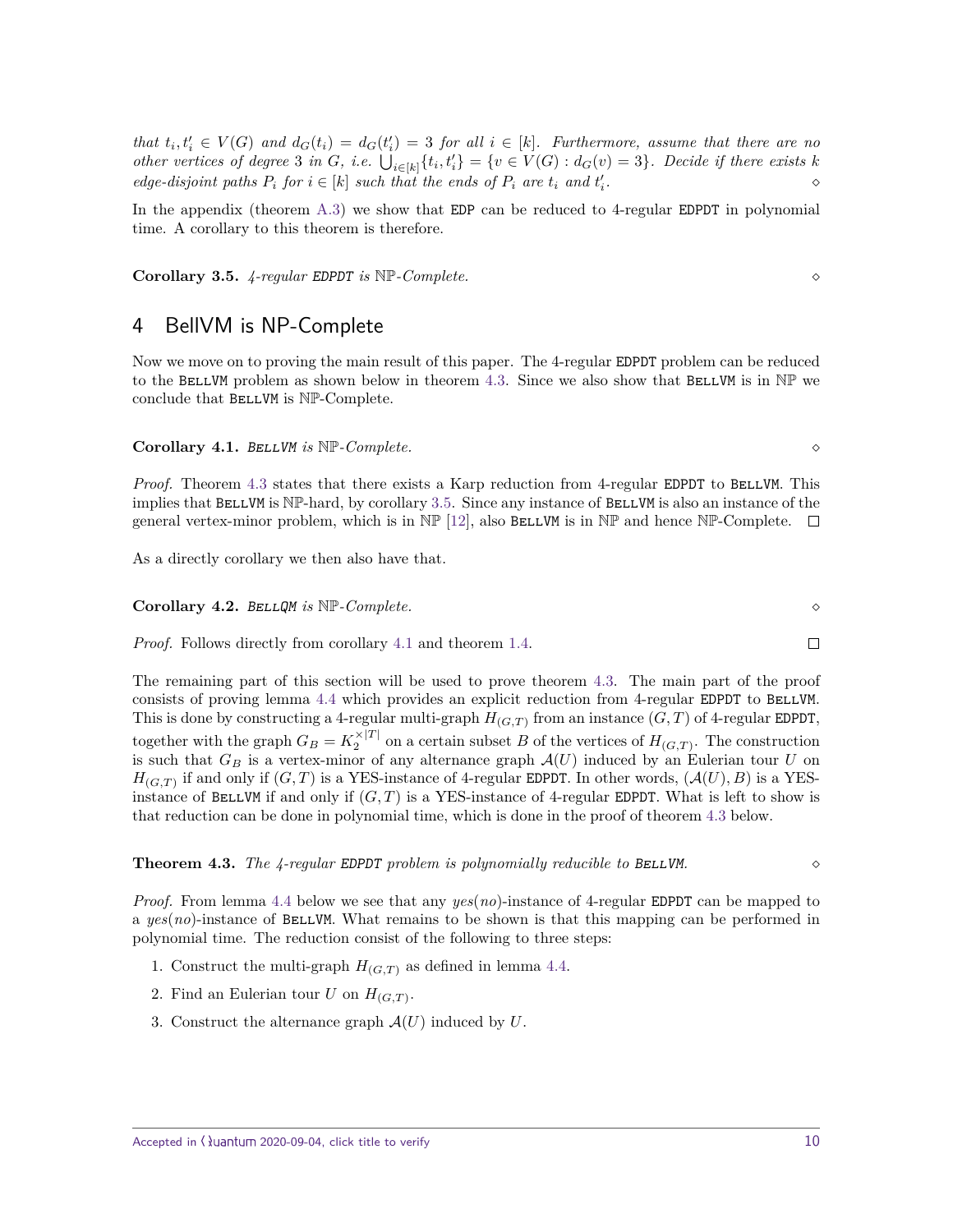Computing the graph  $H_{(G,T)}$  can be done in polynomial time by simply adding the vertices and edges described in lemma [4.4.](#page-10-0) Note that the number of vertices and vertices in  $H_{(G,T)}$  is  $|V(G)|+2 \cdot |T|$  and  $|E(G)| + 4 \cdot |T|$ . Finding an Eulerian tour *U* on  $H_{(G,T)}$  can be done in polynomial time [\[32\]](#page-15-8) in the size of  $H_{(G,T)}$ . Furthermore, constructing the alternance graph  $\mathcal{A}(U)$  can be done in polynomial time as shown in [\[28\]](#page-15-4).  $\Box$ 

<span id="page-10-0"></span>**Lemma 4.4.** Let  $(G, T = \{\{t_1, t'_1\}, \ldots, \{t_k, t'_k\}\})$  be an instance of 4-regular EDPDT (see problem [3.4\)](#page-8-1). As illustrated in fig.  $4a$ , let  $H_{(G,T)}$  be the multi-graph constructed from G by adding the distinct vertices  $V_B = \bigcup_{i \in [k]} \{p_i, p'_i\}$  and the edges  $(t_i, p_i)$ ,  $(t'_i, p'_i)$ ,  $(p_i, p'_i)$  and  $(p_i, p'_i)$  for  $i \in [k]$  and the edges  $(p'_i, p_{i+1})$ for  $i \in [k-1]$  and the edge  $(p'_k, p_1)$ . Let  $G_B$  be the graph with vertices  $V_B$  and edges  $\bigcup_{i \in [k]} \{(p_i, p'_i)\}.$ *Let*  $\mathcal{A}(U)$  *be a circle graph described by the Eulerian tour U on*  $H_{(G,T)}$ *. Then*  $G_B$  *is a vertex-minor of*  $\mathcal{A}(U)$  *if and only if*  $(G, T)$  *is a yes-instance of 4-regular EDPDT.* 

<span id="page-10-1"></span><sup>&</sup>lt;sup>2</sup>Note that  $(p_i, p'_i)$  is added twice.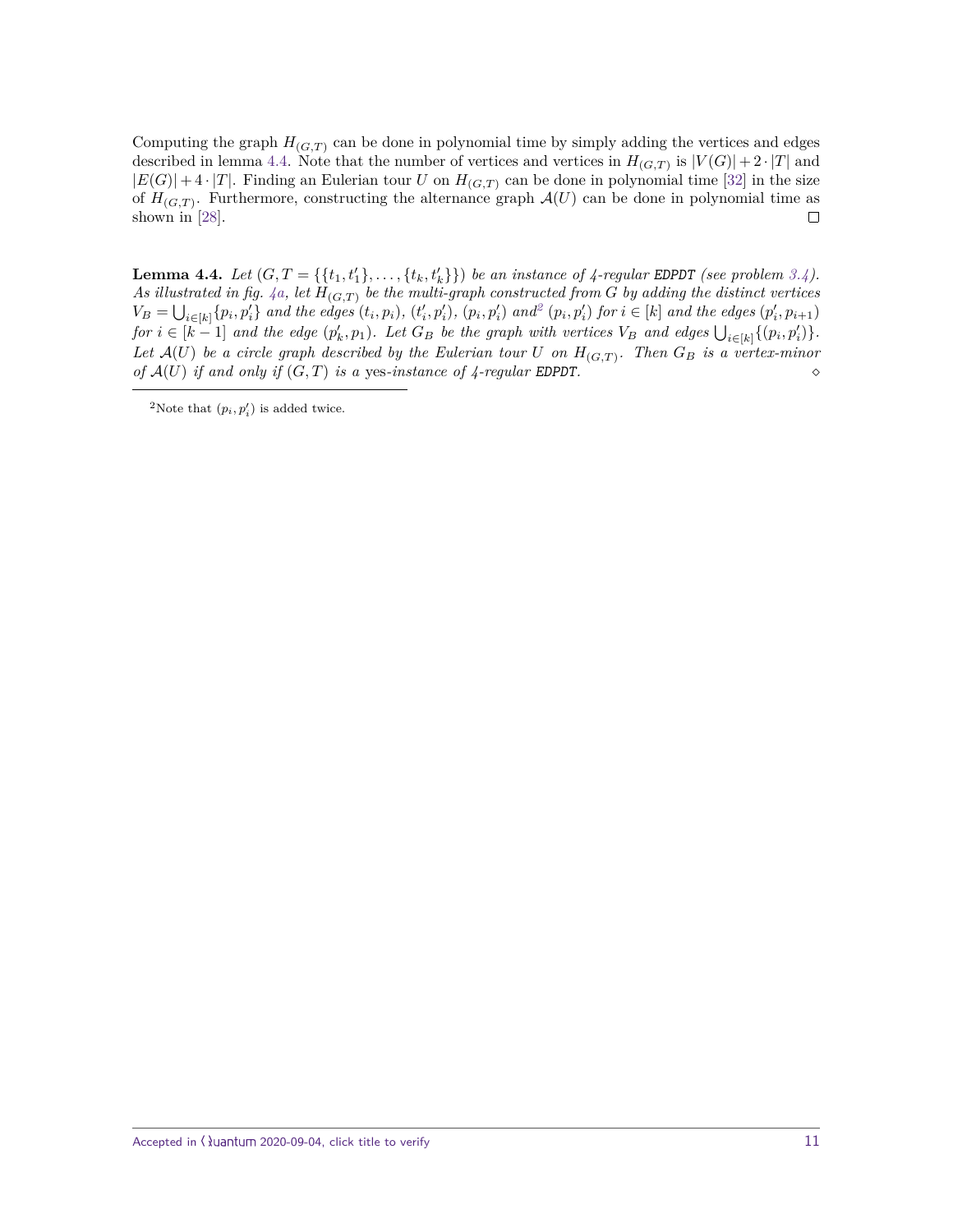<span id="page-11-0"></span>



Figure 4: Figure [4a](#page-11-0) shows the graph construction used to reduce 4-regular EDPDT to BellVM. The graph *G* is a graph with only vertices of degree 4 except the  $\mathsf{vertices} \ \ \{t_1, t'_1, t_2, t'_2, \ldots, t_k, t'_k\}$  which have degree 3. The vertices of  $G$  not in  $\{t_1,t'_1,t_2,t'_2,\ldots,t_k,t'_k\}$  are visualized as a grey solid area in order to show that we put no further restrictions on *G*.  $H_{(G,T)}$  is constructed from *G* by adding the red square vertices and red dashed edges. In fig. [4b](#page-11-0) the tour *U*<sup>0</sup> described by the word in eq. [\(23\)](#page-11-1) is illustrated using solid blue arrows.

*Proof.* Let's first assume that  $(G, T)$  is a YES-instance of 4-regular EDPDT. This implies that there exist *k* edge-disjoint paths  $P_i$  for  $i \in [k]$  such that the ends of  $P_i$  are  $t_i$  and  $t'_i$ . These paths also exist in  $H_{(G,T)}$ , since *G* is a subgraph of  $H_{(G,T)}$ . Consider then the tour *U'*, see fig. [4b,](#page-11-0) described by the word

<span id="page-11-1"></span>
$$
m(U') = p_1 p_1' p_1 m(P_1) p_1' p_2 \dots p_{k-1}' p_k p_k' p_k m(P_k) p_k'.
$$
\n
$$
(23)
$$

Note U' is not necessarily an Eulerian tour but can be extended to one using the efficient Hierholzer's algorithm [\[33\]](#page-15-9). Denote the Eulerian tour obtained from  $U'$  by  $U$ . Consider now the induced subgraph  $\mathcal{A}(U)[V_B]$ . Using eq. [\(21\)](#page-7-3) we know that this induced subgraph is the same as the alternance graph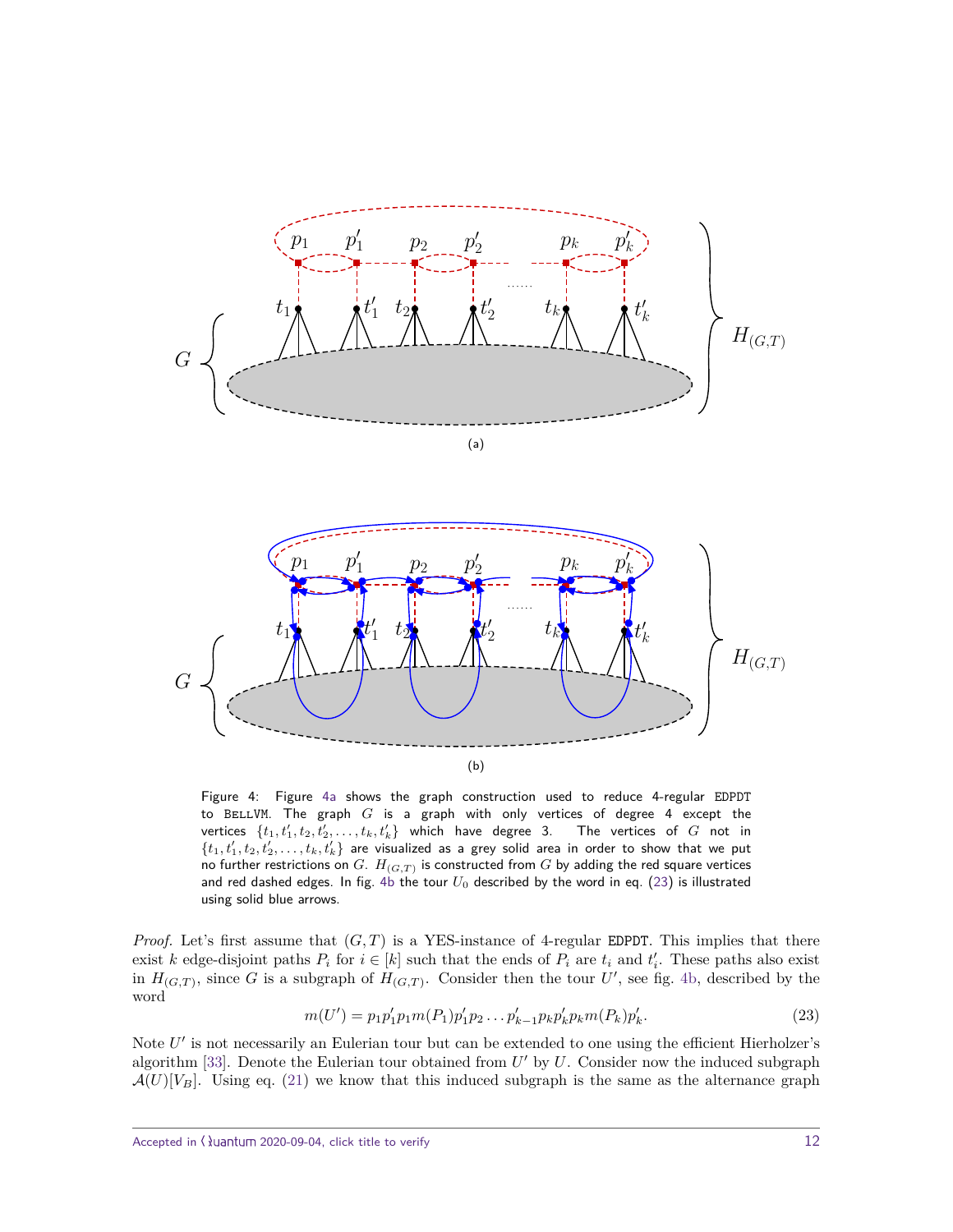given by the induced word

$$
m(U)[V_B] = p_1 p_1' p_1 p_1' p_2 \dots p_{k-1}' p_k p_k' p_k p_k'. \tag{24}
$$

We then have that  $\mathcal{A}(m(U)[V_B])$ , and therefore  $\mathcal{A}(U)[V_B]$ , is the graph  $G_B$ . To see this, note that the only alternances of  $m(U)[V_B]$  are  $p_i p_i' p_i p_i'$  for  $i \in [k]$  and the edges of  $\mathcal{A}(m(U)[V_B])$  are therefore  $(p_i, p_i')$ for  $i \in [k]$ . Since  $\mathcal{A}(U)[V_B]$  is an induced subgraph of  $\mathcal{A}(U)$  it is by definition also a vertex-minor of  $\mathcal{A}(U)$ . As we saw above,  $G_B$  is equal to  $\mathcal{A}(U)[V_B]$  and is therefore also a vertex-minor of  $\mathcal{A}(U)$ .

Let's now instead assume that  $(G, T)$  is a NO-instance of 4-regular EDPDT. We will show that  $G_B$  is not a vertex-minor of  $\mathcal{A}(U)$ . Let *U* be an Eulerian tour on  $H_{(G,T)}$ , which exist since  $H_{(G,T)}$  is 4-regular. Consider the sub-trails of  $U$  for which both ends are in  $V_B$  and that use no edges between vertices in  $V_B$ . Note that there are *k* such sub-trails since each vertex in  $V_B$  only has one edge which does not go to another vertex in  $V_B$ . Let's denote these sub-trails as  $\tilde{P}_i$  for  $i \in [k]$  and their ends as  $\{p_i, \tilde{p}'_i\}$ . From the assumption that  $(G, T)$  is a *no*-instance of 4-regular EDPDT, we know that  $\{p_i, \tilde{p}'_i\} \neq \{p_i, p'_i\}$  for at least one  $i \in [k]$ . Consider now the graph  $\mathcal{A}(U)[V_B]$ . We will now show that  $\mathcal{A}(U)[V_B]$  cannot be  $G_P$ . Since *U* was an arbitrary Eulerian tour on  $H_{(G,T)}$ , we then know that  $G_B$  is not a vertex-minor of *U*, by theorem [2.4.](#page-7-2)

To show that  $\mathcal{A}(U)[V_B]$  is not  $G_B$ , consider the induced subgraph  $H_{(G,T)}[V_B]$ . Note that all vertices in  $H_{(G,T)}[V_B]$  have degree 3, see fig. [4a.](#page-11-0) Let  $H_{(U,B)}$  be the graph obtained from  $H_{(G,T)}[V_B]$  by adding the edges  $(p_i, \tilde{p}'_i)$ . Note now that  $m(U)[V_B]$  also describes an Eulerian tour on  $H_{(U,B)}$ . Thus,  $\mathcal{A}(U)[V_B]$ is the alternance graph  $\mathcal{A}(U')$  for some Eulerian tour  $U'$  on  $H_{(U,B)}$ . Therefore, by using lemma [4.5](#page-12-0) we know that  $\mathcal{A}(U)[V_B]$  is not  $G_B$ .  $\Box$ 



Figure 5: The graph  $H_{(B, \tilde{E}_B)}$  used in lemma [4.5,](#page-12-0) where  $\tilde{E}_B$  are the solid blue edges. Lemma [4.5](#page-12-0) states that there exist an Eulerian tour  $U$  on  $H_{(B, \tilde{E}_B)}$  such that  $\mathcal{A}(U) = G_B$  if and only if all the solid blue edges  $\tilde{E}_B$  are between vertices  $p_i$  and  $p_i'$  for  $i \in [k].$ 

<span id="page-12-0"></span>**Lemma 4.5.** Let B be the set  $\{p_1, p'_1, \ldots, p_k, p'_k\}$ . Let  $C_B$  be the cycle graph on vertices  $\bigcup_{i \in [k]} \{p_i, p'_i\}$ and with edges  $\{(p_1, p'_1), (p'_1, p_2), \ldots (p_k, p'_k), (p'_k, p_1)\}\$ . Let  $\tilde{C}_B$  be the multi-graph obtained from  $C_B$  by duplicating the edges  $\{(p_i, p'_i)\}_{i \in [k]}$ . Let  $E_B = \{(p_i, \tilde{p}'_i)\}_{i \in [k]}$  be edges such that if they are added to  $\tilde{C}_B$ , the graph obtained is 4-regular. Denote the graph obtained from  $\tilde{C}_B$  by adding the edges  $\tilde{E}_B$  by  $H_{(B, \tilde{E}_B)}$ . Let  $G_B$  be the graph  $(B, \bigcup_{i \in [k]} \{(p_i, p'_i)\})$ . Then for any Eulerian tour U on  $H_{(B, \tilde{E}_B)}$ , the *graph*  $\mathcal{A}(U)$  *is equal to*  $G_B$  *if and only if*  $\{p_i, \tilde{p}'_i\} = \{p_i, p'_i\}$  *for all*  $i \in [k]$ *.*  $\diamond$ 

*Proof.* First note that if  $\mathcal{A}(U) = G_B$  for some Eulerian tour *U* on  $H_{(B, \tilde{E}_B)}$  then  $\mathcal{A}(U') = G_B$  for any Eulerian tour  $U'$  on  $H_{(B, \tilde{E}_B)}$ . This is because the graph  $G_B$  is invariant under local complementations.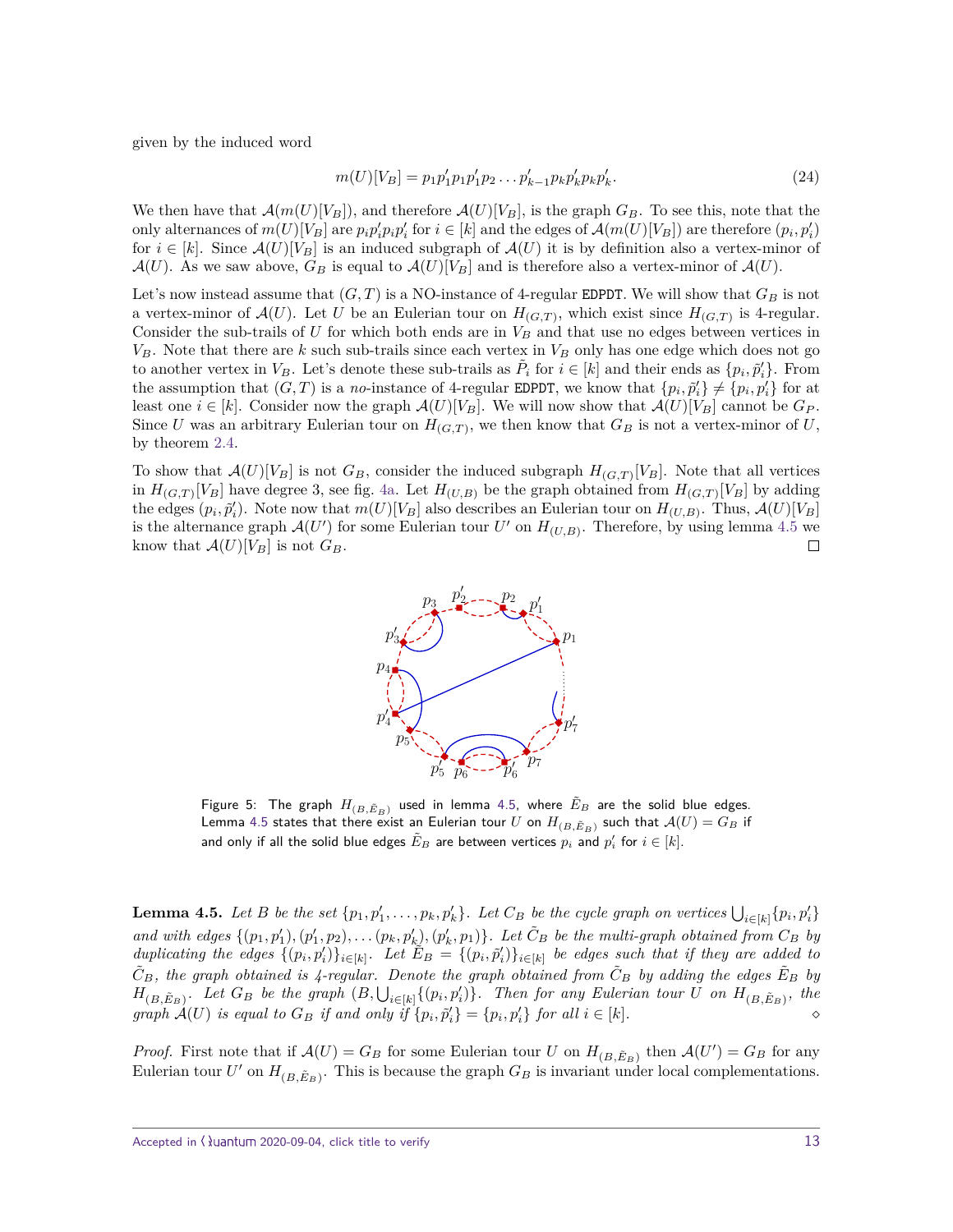Assume now that  $\{p_i, \tilde{p}'_i\} = \{p_i, p'_i\}$  for all  $i \in [k]$ . Then the tour *U* described by the double occurrence word

$$
m(U) = p_1 p_1' p_1 p_1' p_2 \dots p_{k-1}' p_k p_k' p_k p_k'.
$$
\n(25)

is an Eulerian tour on  $H_{(B,\tilde{E}_B)}$ . Furthermore,  $\mathcal{A}(U) = G_B$ .

Assume now on the other hand that  $\{p_i, \tilde{p}_i'\}\neq \{p_i, p_i'\}$  for some  $i \in [k]$ . Let  $(p_i, \tilde{p}_i')$  be a pair for which  $\{p_i, \tilde{p}'_i\} \neq \{p_i, p'_i\}$ . Consider now the tour

$$
U' = p_i(p_i, \tilde{p}'_i)P_C \tag{26}
$$

on  $H_{(B, \tilde{E}_B)}$  where  $P_C$  is a path in  $C_B$  which ends at  $p_i$ , i.e.  $E(P_C) \cap \tilde{E}_B = \emptyset$ . By Hierholzer's algorithm let *U* be an Eulerian tour on  $H_{(B, \tilde{E}_B)}$  obtained by extending *U'*. Note now that  $(p_i, \tilde{p}'_i)$  is an alternance in  $m(U)$  and therefore an edge in  $\mathcal{A}(U)$ . But since  $(p_i, \tilde{p}'_i)$  is not an edge in  $G_B$ , we know that  $\mathcal{A}(U)$ is not equal to  $G_B$ .  $\Box$ 

## <span id="page-13-5"></span>5 Conclusion

The problem of transforming graph states to Bell-pairs using local operations is a problem with direct applications to the development of quantum networks or distributed quantum processors. Solutions to special cases of this problem have been considered in for example [\[2\]](#page-13-1) and [\[5\]](#page-13-4). However, at least to our knowledge, the computational complexity of this problem was previously unknown. Here we show that deciding whether a given graph state  $|G\rangle$  can be transformed into a set of Bell pairs on a given set of vertices, using only single-qubit Clifford operations, single-qubit Pauli measurements and classical communication is NP-Complete. In fact, we show that the problem remains NP-Complete if *G* is a circle graph.

### Acknowledgements

AD, JH and SW were supported by an ERC Starting grant, and NWO VIDI grant, and Zwaartekracht QSC.

## References

- <span id="page-13-0"></span>[1] Stephanie Wehner, David Elkouss, and Ronald Hanson. Quantum internet: A vision for the road ahead. Science, 362(6412):eaam9288, Oct 2018. ISSN 0036-8075. [DOI: 10.1126/science.aam9288.](https://doi.org/10.1126/science.aam9288) URL [http://www.sciencemag.org/lookup/doi/10.1126/science.aam9288](http://www.sciencemag.org/lookup/doi/10.1126/ science.aam9288).
- <span id="page-13-1"></span>[2] Mihir Pant, Hari Krovi, Don Towsley, Leandros Tassiulas, Liang Jiang, Prithwish Basu, Dirk Englund, and Saikat Guha. Routing entanglement in the quantum internet. npj Quantum Infor-mation, 5(1):25, 2019. [DOI: 10.1038/s41534-019-0139-x.](https://doi.org/10.1038/s41534-019-0139-x)
- <span id="page-13-2"></span>[3] Mihir Pant, Don Towsley, Dirk Englund, and Saikat Guha. Percolation thresholds for pho-tonic quantum computing. Nature Communications, 10(1):1070, 2019. ISSN 2041-1723. [DOI:](https://doi.org/10.1038/s41467-019-08948-x) [10.1038/s41467-019-08948-x.](https://doi.org/10.1038/s41467-019-08948-x)
- <span id="page-13-3"></span>[4] Michael A. Nielsen and Isaac L. Chuang. Quantum Computation and Quantum Information. Cambridge University Press, Cambridge, 10th anniversary edition edition, 2010. ISBN 9780511976667. [DOI: 10.1017/CBO9780511976667.](https://doi.org/10.1017/CBO9780511976667) URL [http://ebooks.cambridge.org/ref/](http://ebooks.cambridge.org/ref/id/CBO9780511976667) [id/CBO9780511976667](http://ebooks.cambridge.org/ref/id/CBO9780511976667).
- <span id="page-13-4"></span>[5] Takaaki Matsuo, Takahiko Satoh, Shota Nagayama, and Rodney Van Meter. Analysis of measurement-based quantum network coding over repeater networks under noisy conditions. Physical Review A, 97:13, 10 2017. [DOI: 10.1103/PhysRevA.97.062328.](https://doi.org/10.1103/PhysRevA.97.062328)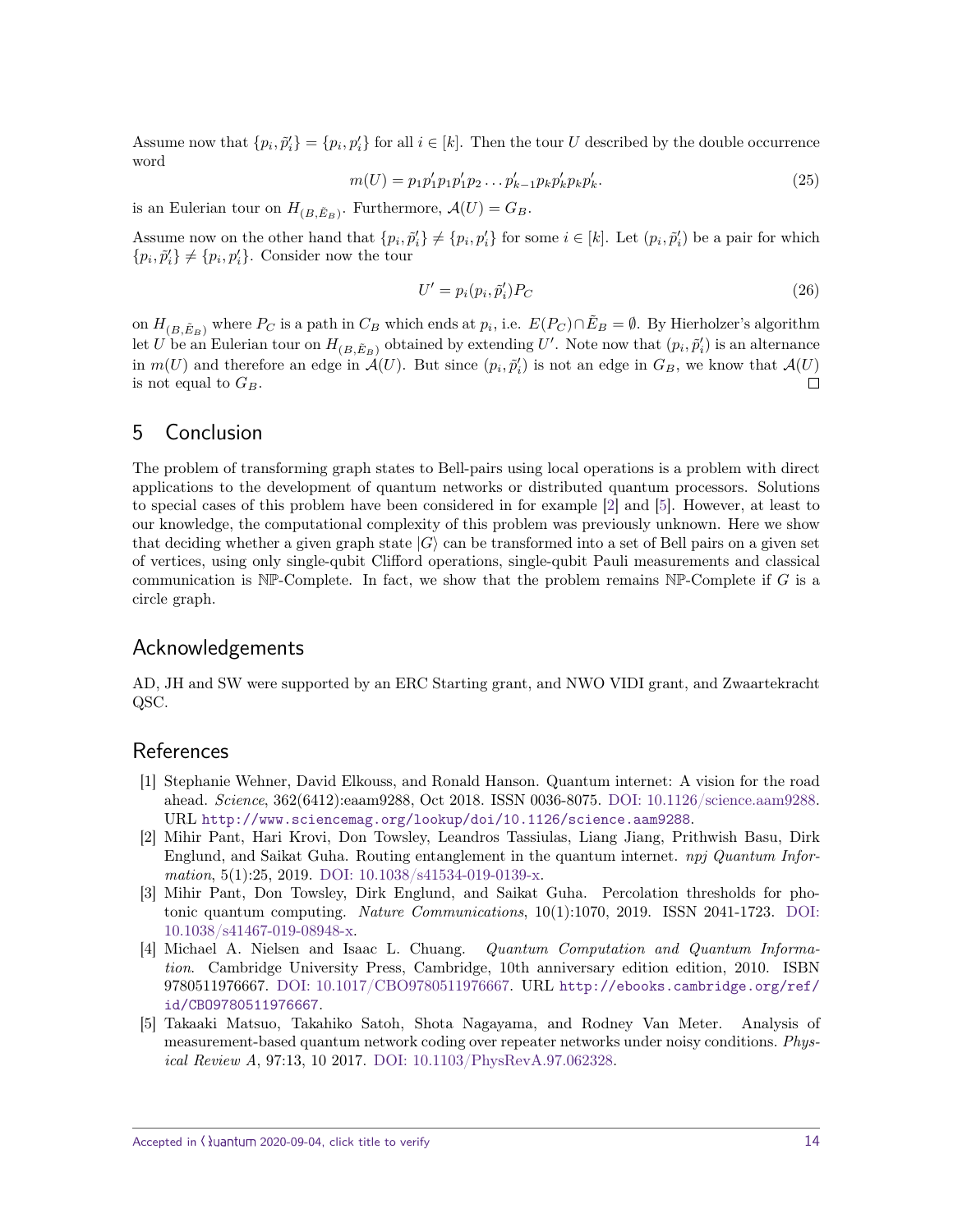- <span id="page-14-0"></span>[6] N. Kalb, A. A. Reiserer, P. C. Humphreys, J. J. W. Bakermans, S. J. Kamerling, N. H. Nickerson, S. C. Benjamin, D. J. Twitchen, M. Markham, and R. Hanson. Entanglement distillation between solid-state quantum network nodes. Science, 356(6341):928–932, jun 2017. ISSN 0036- 8075. [DOI: 10.1126/science.aan0070.](https://doi.org/10.1126/science.aan0070) URL [http://www.sciencemag.org/lookup/doi/10.1126/](http://www.sciencemag.org/lookup/doi/10.1126/ science.aan0070) [science.aan0070](http://www.sciencemag.org/lookup/doi/10.1126/ science.aan0070).
- <span id="page-14-1"></span>[7] H. Bombin and M. A. Martin-Delgado. Exact topological quantum order in *d* = 3 and beyond: Branyons and brane-net condensates. Phys. Rev. B, 75:075103, Feb 2007. DOI:  $10.1103$ /Phys-[RevB.75.075103.](https://doi.org/10.1103/PhysRevB.75.075103) URL <https://link.aps.org/doi/10.1103/PhysRevB.75.075103>.
- <span id="page-14-2"></span>[8] Héctor Bombín. Gauge color codes: optimal transversal gates and gauge fixing in topological stabilizer codes. New Journal of Physics,  $17(8)$ :083002, aug 2015. [DOI: 10.1088/1367-](https://doi.org/10.1088/1367-2630/17/8/083002) [2630/17/8/083002.](https://doi.org/10.1088/1367-2630/17/8/083002) URL <https://doi.org/10.1088%2F1367-2630%2F17%2F8%2F083002>.
- <span id="page-14-3"></span>[9] M. Hein, W. Dür, J. Eisert, R. Raussendorf, M Van den Nest, H. J. Briegel, M. Van den Nest, and H. J. Briegel. Entanglement in Graph States and its Applications. Quantum Computers, Algorithms and Chaos, pages 1–99, 2006. ISSN 1050-2947. [DOI: 10.3254/978-1-61499-018-5-115.](https://doi.org/10.3254/978-1-61499-018-5-115) URL <http://arxiv.org/abs/quant-ph/0602096>.
- <span id="page-14-7"></span>[10] Maarten Van den Nest, Jeroen Dehaene, and Bart De Moor. Graphical description of the action of local clifford transformations on graph states. Physical Review  $A$ , 69(2):022316, 2004. [DOI:](https://doi.org/10.1103/PhysRevA.69.022316) [10.1103/PhysRevA.69.022316.](https://doi.org/10.1103/PhysRevA.69.022316)
- <span id="page-14-10"></span>[11] Axel Dahlberg and Stephanie Wehner. Transforming graph states using single-qubit operations. Phil. Trans. R. Soc. A 376, One contribution of 15 to a discussion meeting issue 'Foundations of quantum mechanics and their impact on contemporary society', 2018. [DOI:](https://doi.org/10.1098/rsta.2017.0325) [10.1098/rsta.2017.0325.](https://doi.org/10.1098/rsta.2017.0325)
- <span id="page-14-13"></span>[12] Axel Dahlberg, Jonas Helsen, and Stephanie Wehner. How to transform graph states using singlequbit operations: computational complexity and algorithms. Quantum Science and Technology, 5(4):045016, sep 2020. [DOI: 10.1088/2058-9565/aba763.](https://doi.org/10.1088/2058-9565/aba763)
- [13] F. Hahn, A. Pappa, and J. Eisert. Quantum network routing and local complementation. npj Quantum Information, 5(1):76, Sep 2019. ISSN 2056-6387. [DOI: 10.1038/s41534-019-0191-6.](https://doi.org/10.1038/s41534-019-0191-6)
- <span id="page-14-4"></span>[14] Axel Dahlberg, Jonas Helsen, and Stephanie Wehner. The complexity of the vertex-minor problem. arXiv preprint arXiv:1906.05689, 2019.
- <span id="page-14-5"></span>[15] Hans J. Briegel and Robert Raussendorf. Persistent entanglement in arrays of interacting particles. Phys. Rev. Lett., 86:910–913, Jan 2001. [DOI: 10.1103/PhysRevLett.86.910.](https://doi.org/10.1103/PhysRevLett.86.910) URL [https://link.](https://link.aps.org/doi/10.1103/PhysRevLett.86.910) [aps.org/doi/10.1103/PhysRevLett.86.910](https://link.aps.org/doi/10.1103/PhysRevLett.86.910).
- <span id="page-14-6"></span>[16] Robert Raussendorf and Hans J. Briegel. A one-way quantum computer. Phys. Rev. Lett., 86: 5188–5191, May 2001. [DOI: 10.1103/PhysRevLett.86.5188.](https://doi.org/10.1103/PhysRevLett.86.5188) URL [https://link.aps.org/doi/](https://link.aps.org/doi/10.1103/PhysRevLett.86.5188) [10.1103/PhysRevLett.86.5188](https://link.aps.org/doi/10.1103/PhysRevLett.86.5188).
- <span id="page-14-8"></span>[17] André Bouchet. An efficient algorithm to recognize locally equivalent graphs. Combinatorica, 11 (4):315–329, 1991. ISSN 0209-9683. [DOI: 10.1007/BF01275668.](https://doi.org/10.1007/BF01275668) URL [http://link.springer.](http://link.springer.com/10.1007/BF01275668) [com/10.1007/BF01275668](http://link.springer.com/10.1007/BF01275668).
- <span id="page-14-9"></span>[18] Maarten Van den Nest, Jeroen Dehaene, and Bart De Moor. Efficient algorithm to recognize the local Clifford equivalence of graph states. *Physical Review A*, 70(3):034302, 2004. ISSN 1050-2947. [DOI: 10.1103/PhysRevA.70.034302.](https://doi.org/10.1103/PhysRevA.70.034302) URL [https://link.aps.org/doi/10.1103/PhysRevA.70.](https://link.aps.org/doi/10.1103/PhysRevA.70.034302) [034302](https://link.aps.org/doi/10.1103/PhysRevA.70.034302).
- <span id="page-14-11"></span>[19] Sang Il Oum. Rank-width and vertex-minors. Journal of Combinatorial Theory. Series B, 95(1): 79–100, 2005. ISSN 00958956. [DOI: 10.1016/j.jctb.2005.03.003.](https://doi.org/10.1016/j.jctb.2005.03.003)
- <span id="page-14-12"></span>[20] Bruno Courcelle and Sang il Oum. Vertex-minors, monadic second-order logic, and a conjecture by Seese. Journal of Combinatorial Theory. Series B, 97(1):91–126, 2007. ISSN 00958956. [DOI:](https://doi.org/10.1016/j.jctb.2006.04.003) [10.1016/j.jctb.2006.04.003.](https://doi.org/10.1016/j.jctb.2006.04.003)
- <span id="page-14-14"></span>[21] Bruno Courcelle and Joost Engelfriet. Graph Structure and Monadic Second-Order Logic: A Language Theoretic Approach. Cambridge University Press, New York, NY, USA, 1st edition, 2011. [DOI: 10.1017/CBO9780511977619.](https://doi.org/10.1017/CBO9780511977619)
- <span id="page-14-15"></span>[22] M. Van den Nest, W. Dür, G. Vidal, and H. J. Briegel. Classical simulation versus universality in measurement-based quantum computation. *Physical Review A*,  $75(1):012337, 2007$ . ISSN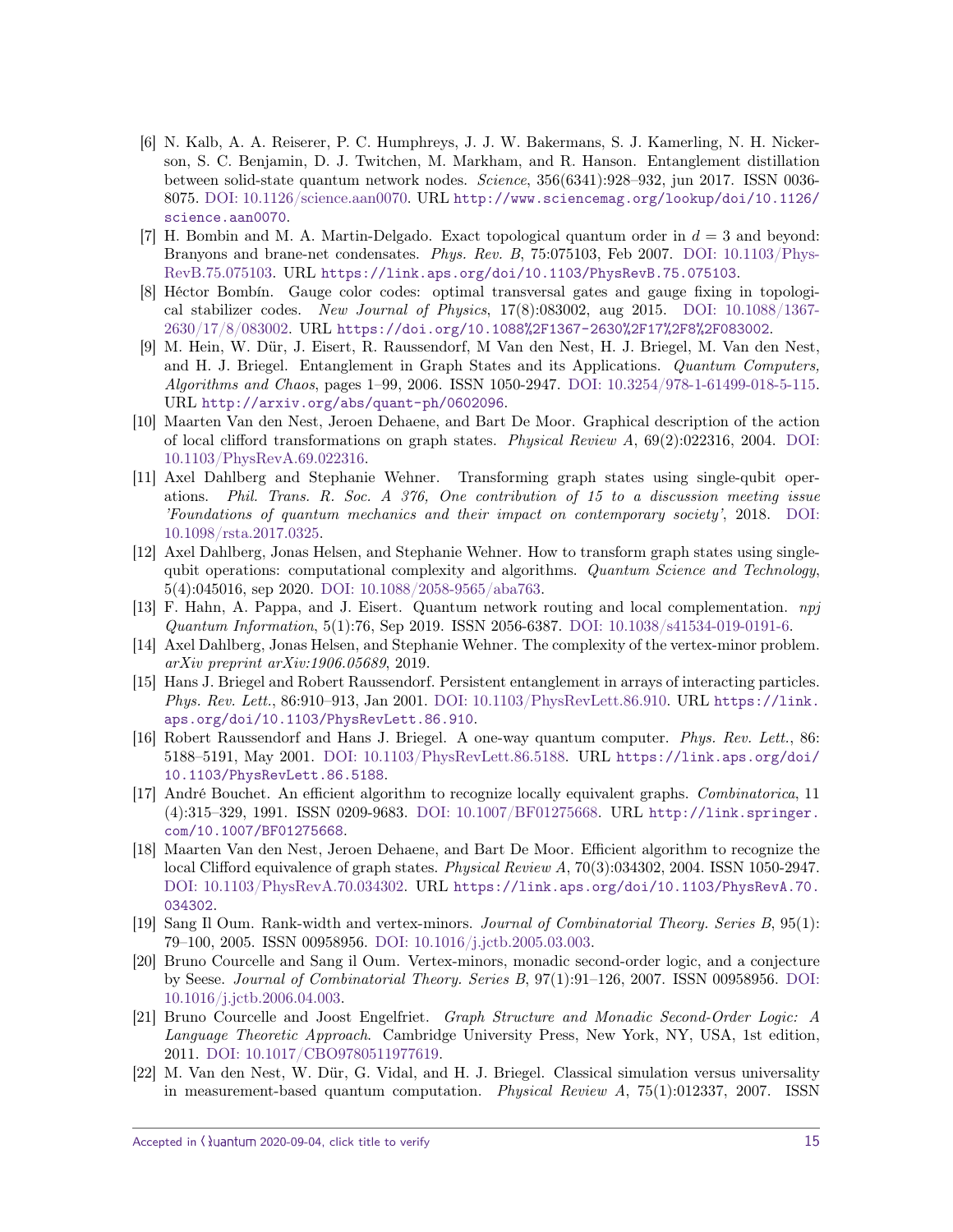1050-2947. [DOI: 10.1103/PhysRevA.75.012337.](https://doi.org/10.1103/PhysRevA.75.012337) URL [https://link.aps.org/doi/10.1103/](https://link.aps.org/doi/10.1103/PhysRevA.75.012337) [PhysRevA.75.012337](https://link.aps.org/doi/10.1103/PhysRevA.75.012337).

- <span id="page-15-0"></span>[23] Alexander Langer, Felix Reidl, Peter Rossmanith, and Somnath Sikdar. Practical algorithms for mso model-checking on tree-decomposable graphs. Comput. Sci. Rev., 13(C):39–74, November 2014. ISSN 1574-0137. [DOI: 10.1016/j.cosrev.2014.08.001.](https://doi.org/10.1016/j.cosrev.2014.08.001) URL [http://dx.doi.org/10.1016/](http://dx.doi.org/10.1016/j.cosrev.2014.08.001) [j.cosrev.2014.08.001](http://dx.doi.org/10.1016/j.cosrev.2014.08.001).
- <span id="page-15-1"></span>[24] Bernardo Martin, Angel Sanchez, Cesar Beltran-Royo, and Abraham Duarte. Solving the edgedisjoint paths problem using a two-stage method. International Transactions in Operational Research, 27(1):435–457, 2020. [DOI: 10.1111/itor.12544.](https://doi.org/10.1111/itor.12544) URL [https://onlinelibrary.wiley.](https://onlinelibrary.wiley.com/doi/abs/10.1111/itor.12544) [com/doi/abs/10.1111/itor.12544](https://onlinelibrary.wiley.com/doi/abs/10.1111/itor.12544).
- <span id="page-15-2"></span>[25] André Bouchet. Graphic presentations of isotropic systems. Journal of Combinatorial Theory, Series B, 45(1):58–76, 1988. ISSN 10960902. [DOI: 10.1016/0095-8956\(88\)90055-X.](https://doi.org/10.1016/0095-8956(88)90055-X)
- <span id="page-15-3"></span>[26] Anton Kotzig. Quelques remarques sur les transformations *κ*. In seminaire Paris, 1977.
- [27] André Bouchet. Caracterisation des symboles croises de genre nul. Comptes Rendus de l'Académie des Sciences, 274:724–727, 1972.
- <span id="page-15-4"></span>[28] André Bouchet. Circle Graph Obstructions. Journal of Combinatorial Theory, Series B, 60(1): 107–144, 1994. [DOI: 10.1006/jctb.1994.1008.](https://doi.org/10.1006/jctb.1994.1008)
- <span id="page-15-5"></span>[29] Martin Charles Golumbic. Algorithmic graph theory and perfect graphs. North-Holland Publishing Co., 2nd edition, 2004. ISBN 978-0444515308. [DOI: 10.1016/C2013-0-10739-8.](https://doi.org/10.1016/C2013-0-10739-8)
- <span id="page-15-6"></span>[30] Norman Biggs, E Keith Lloyd, and Robin J Wilson. Graph Theory, 1736-1936. Oxford University Press, 1976. ISBN 9780198539162.
- <span id="page-15-7"></span>[31] Jens Vygen. Np-completeness of some edge-disjoint paths problems. *Discrete Applied Mathematics*, 61(1):83–90, 1995. [DOI: 10.1016/0166-218X\(93\)E0177-Z.](https://doi.org/10.1016/0166-218X(93)E0177-Z)
- <span id="page-15-8"></span>[32] M. Fleury. Deux problemes de Geometrie de sitation. Journal de mathematiques elementaires, 2nd(2):257–261, 1883.
- <span id="page-15-9"></span>[33] Shimon Even. Graph Algorithms. Cambridge University Press, 2 edition, 2011. [DOI:](https://doi.org/10.1017/CBO9781139015165) [10.1017/CBO9781139015165.](https://doi.org/10.1017/CBO9781139015165)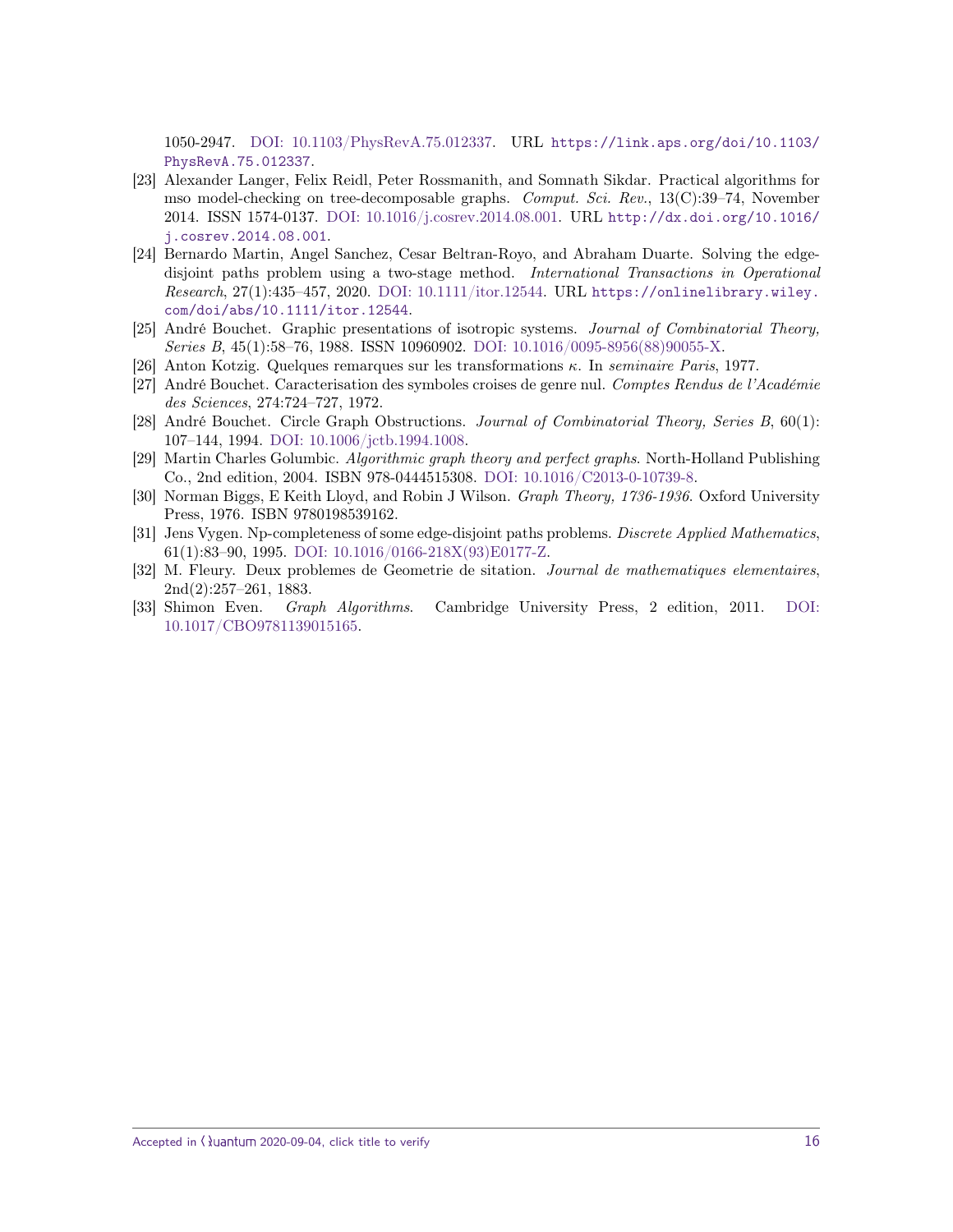## <span id="page-16-0"></span>A The 4-regular EDPDT problem is NP-Complete

From [\[31\]](#page-15-7) we know that the EDP problem is NP-Complete even when the graph *G*∪*D* is Eulerian. Here we prove that this problem remains NP-Complete if we restrict the demand graph to be of the form  $D = K_2^{\times k}$  and restrict  $G \cup D$  to be 4-regular. We call this problem 4-regular EDPDT, see problem [3.4.](#page-8-1) To do so we will first introduce the notion of a grid graph gadget, an essential tool for reducing the Eulerian EDP problem to the 4-regular EDP problem. We make use of these results to show BELLVM (and  $BELLQM$ ) is  $NP-Complete$  in section [4.](#page-9-0)

<span id="page-16-1"></span>**Definition A.1.** *Let G be an Eulerian multi-graph and let v be a vertex of G of degree* 2*n with incident edges labeled*  $1, \ldots, n, 1', \ldots, n'$ . The grid gadget gadget  $GG_v$  associated to v, illustrated in fig. [6,](#page-17-0) is a *graph on*  $n^2 + 2n$  *vertices labeled* 

$$
V(GG_v) = \left\{ v_i : i \in [n] \right\} \cup \left\{ v_{i'} : i \in [n] \right\} \cup \left\{ v_{i,j'} : i,j \in [n] \right\} \setminus \left\{ v_{0,0'} \right\}
$$
 (27)

*with edge set*

$$
E(GG_v) = \left\{ (v_i, v_{i+1}) : i \in [n-1] \right\} \cup \left\{ (v_n, v_1) \right\}
$$
  

$$
\cup \left\{ (v_{i'}, v_{(i+1)'}) : i \in [n-1] \right\} \cup \left\{ (v_{n'}, v_{1'}) \right\}
$$
  

$$
\cup \left[ \bigcup_{i \in [n]} \left\{ (v_i, v_{i,1'}) \right\} \cup \left\{ (v_{i,j'}, v_{i,(j+1)'}) : j \in [n-1] \right\} \right]
$$
  

$$
\cup \left[ \bigcup_{i \in [n]} \left\{ (v_{i'}, v_{1,i'}) \right\} \cup \left\{ (v_{j,i'}, v_{j+1,i'}) : j \in [n-1] \right\} \right]
$$
  

$$
\cup \left\{ (v_{i,n'}, v_{n,i'}) : i \in [n] \right\} \cup \left\{ (v_1, v_{1'}) .
$$
 (28)

<span id="page-16-3"></span><span id="page-16-2"></span> $\Diamond$ 

For later convenience we also define the following subsets of edges for  $i \in [n]$ 

$$
E_i^{\text{hor}}[j', k'] = \left\{ (v_{i,l'}, v_{i,(l+1)'}) : l \in [j-1, k-1] \right\} \text{ for } i, j, k \in [n]
$$
 (29)

$$
E_{i'}^{\text{ver}}[j,k] = \left\{ (v_{l,i'}, v_{l+1,i'}) : l \in [j-1,k-1] \right\} \text{ for } i, j, k \in [n].
$$
 (30)

where  $v_{i,0'} = v_i$  and  $v_{0,i'} = v_{i'}$ . Informally, with respect to fig. [6](#page-17-0) the edges in  $E_i^{\text{hor}}[j',k']$  are the horizontal edges at level *i* which are right of *j'* and left of *k'*. Similarly, the edges in  $E_{i'}^{\text{ver}}[j,k]$  are the vertical edges at level  $i'$  which are above  $j$  below  $k$ .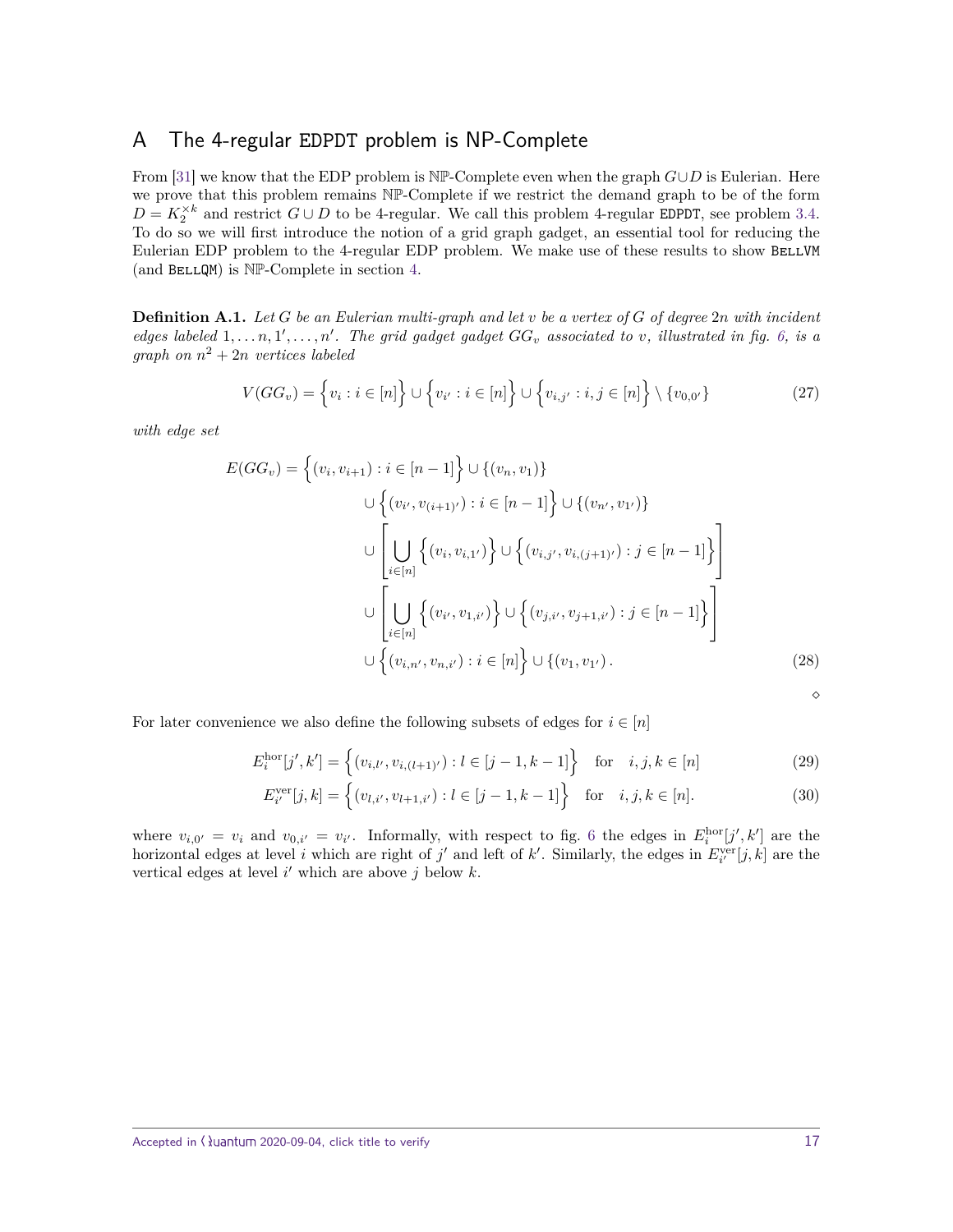<span id="page-17-0"></span>

Figure 6: An example of the grid gadget defined in definition [A.1.](#page-16-1)

Note that all the vertices in the grid graph gadget  $GG_v$  have degree 4 or 3, with only the vertices on the 'outside' (associated to the incident edges of the vertex *v*) having degree 3.

We will now prove that the grid gadget, in a specified sense, provides all-to-all connectivity.

<span id="page-17-2"></span>**Lemma A.2.** Let *v* be a vertex in a graph with  $2n$  incident edges labeled  $1, \ldots, n, 1', \ldots n'$  and let *GG<sup>v</sup> be the associated grid graph gadget as defined in definition [A.1.](#page-16-1) Consider an arbitrary pairing* of the vertices  $v_1, \ldots, v_n, v_{1'}, \ldots, v_{n'}$  consisting of tuples of the form  $(v_i, v_j)$  (unprimed pairs),  $(v_k, v_{l'})$ *(mixed pairs) and*  $(v_m, v_n)$  *(primed pairs). Then there exist edge-disjoint paths*  $P_1, \ldots, P_n$  *that connect all pairs and moreover contain all edges in GGv.*

*Proof.* Assume without of loss of generality that  $i < j$  for the unprimed pairs and  $m' < n'$  for the primed pairs (i.e. the first index is always smaller). We will prove the lemma by explicit construction of the paths  $P_1, \ldots, P_n$  Let M be the list of mixed pairs, L be the list of unprimed pairs and L' be the list of primed pairs. Note that  $L$  and  $L'$  are necessarily of equal length. Consider first the list of mixed pairs *M*. Construct the paths  $P_{k,l'}$  by the following algorithm. An example of these paths is shown in fig. [7.](#page-18-0)

<span id="page-17-1"></span>

| <b>Algorithm 1</b> Algorithm to construct the paths $P_{k,l'}$ .     |
|----------------------------------------------------------------------|
| for $x \in [K]$ where K is the length of M do                        |
| Create the path $P_{k_x, l'_x}$ associated to the x'th pair in M by: |
| (1) Walking horizontally rightwards from $v_{k_x}$ to $v_{k_x,l'_x}$ |
| (2) Walking vertically downwards from $v_{k_x, l'_x}$ to $v_{l'_x}$  |
| end for                                                              |
|                                                                      |

Note that for every pair we have that

$$
E(P_{k,l'}) = E_k^{\text{hor}}[0,l'] \cup E_{l'}^{\text{ver}}[0,k]
$$
\n(31)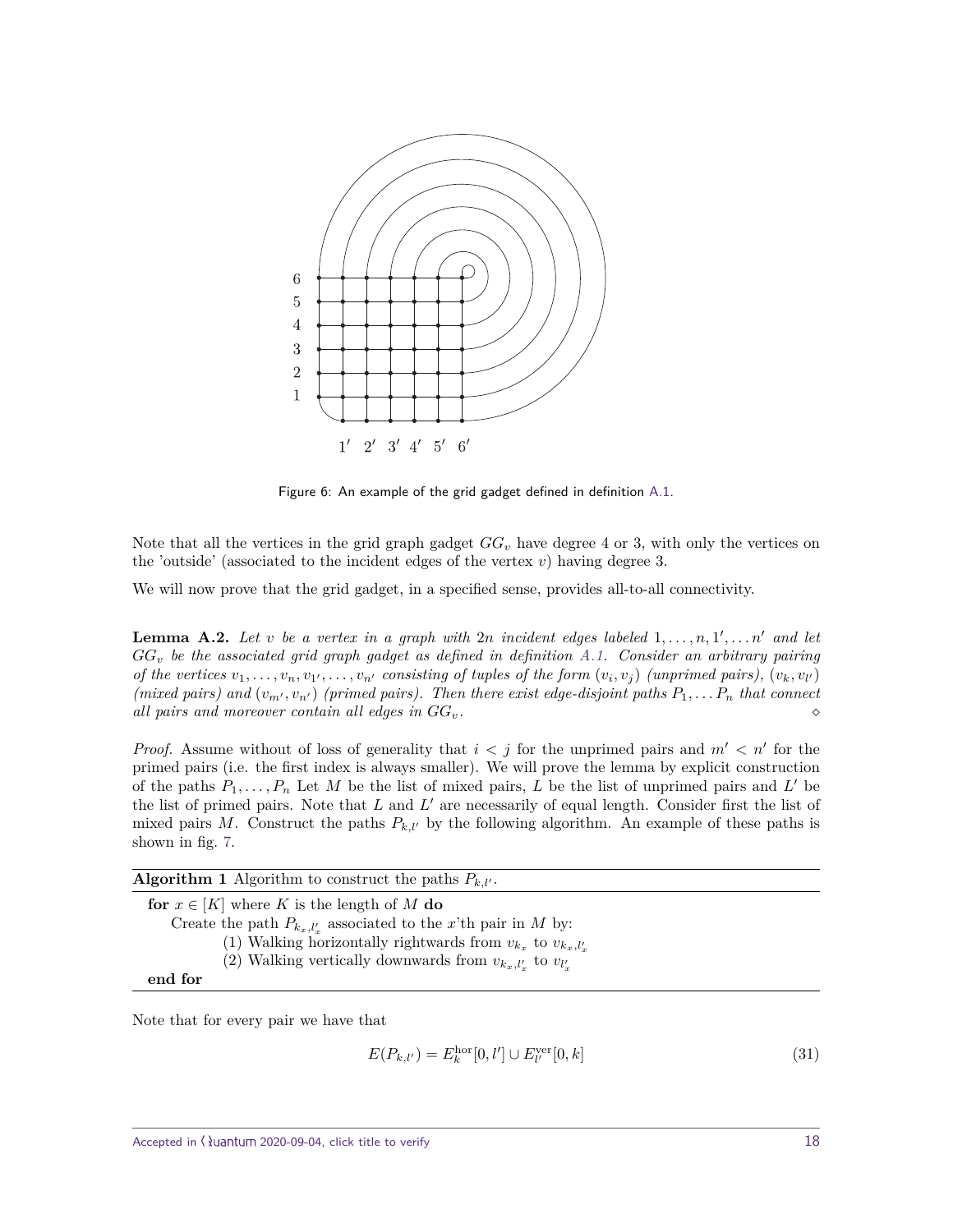where  $E_k^{\text{hor}}[0, l']$  and  $E_{l'}^{\text{ver}}[0, k]$  are defined in eqs. [\(29\)](#page-16-2) and [\(30\)](#page-16-3). Note also that since these sets are all disjoint the paths  $P_{k,l'}$  are all mutually edge-disjoint.

Now consider the lists of of primed and unprimed pairs *L* and *L'*. We will construct paths  $P_{i,j}$ (unprimed) and  $P_{m',n'}$  (primed) using the following algorithm.

<span id="page-18-1"></span>

| <b>Algorithm 2</b> Algorithm to construct the paths $P_{i,j}$ and $P_{i',j'}$ . |                                                               |  |
|---------------------------------------------------------------------------------|---------------------------------------------------------------|--|
| for $x \in [K]$ where K is the length of L do                                   | $\triangleright$ L and L' are necessarily of the same length. |  |
| Create the path $P_{i_x,i_x}$ associated to the k'th pair in L by:              |                                                               |  |
| (1) Walking horizontally rightwards from $v_{i_x}$ to $v_{i_x,m'_x}$            |                                                               |  |
| (2) Walking vertically upwards from $v_{i_x,m'_x}$ to $v_{j_x,m'_x}$            |                                                               |  |
| (3) Walking horizontally leftwards from $v_{i_x,m'_x}$ to $v_{i_x}$             |                                                               |  |
| Create the path $P_{m'_n,n'_n}$ associated to the x'th pair in L' by:           |                                                               |  |
| (1) Walking vertically upwards from $v_{m'_x}$ to $v_{i_x,m'_x}$                |                                                               |  |
| (2) Walking horizontally rightwards from $v_{i_x,m'_x}$ to $v_{i_x,n'_x}$       |                                                               |  |
| (3) Walking vertically downwards from $v_{i_r,n'_r}$ to $v_{n'_r}$              |                                                               |  |
| end for                                                                         |                                                               |  |

<span id="page-18-0"></span>

Figure 7: An example of paths produced by algorithms [1](#page-17-1) and [2](#page-18-1) on the grid gadget defined in definition [A.1.](#page-16-1) In this example one of the mixed pairs in  $M$  is  $(2,4')$  giving rise to the blue dashed-dotted path. Furthermore, the first unprimed pair in *L* is (1*,* 4) and the first primed pair in  $L'$  is  $(3', 6')$ , giving rise to the green dotted path and the red dashed path respectively, meeting at  $v_{2,3'}$ . Note that the  $x'$ th primed and unprimed paths always meet at the vertex  $v_{i_x,m'_x}$  where  $v_{i_x}$  and  $v_{m'_x}$  is the first vertex in the  $x$ 'th primed and unprimed pair respectively.

Now note that the for all  $x \in [K]$  (where K is the length of L) we have that

$$
E(P_{i_x,j_x}) = E_{i_x}^{\text{hor}}[0, m'_x] \cup E_{m'_x}^{\text{ver}}[i_x, j_x] \cup E_{j_x}^{\text{hor}}[0, m'_x]
$$
(32)

$$
E(P_{m'_x,n'_x}) = E_{m'_x}^{\text{ver}}[0, i_x] \cup E_{i_x}^{\text{hor}}[m'_x, n'_x] \cup E_{n'_x}^{\text{ver}}[0, i_x]
$$
(33)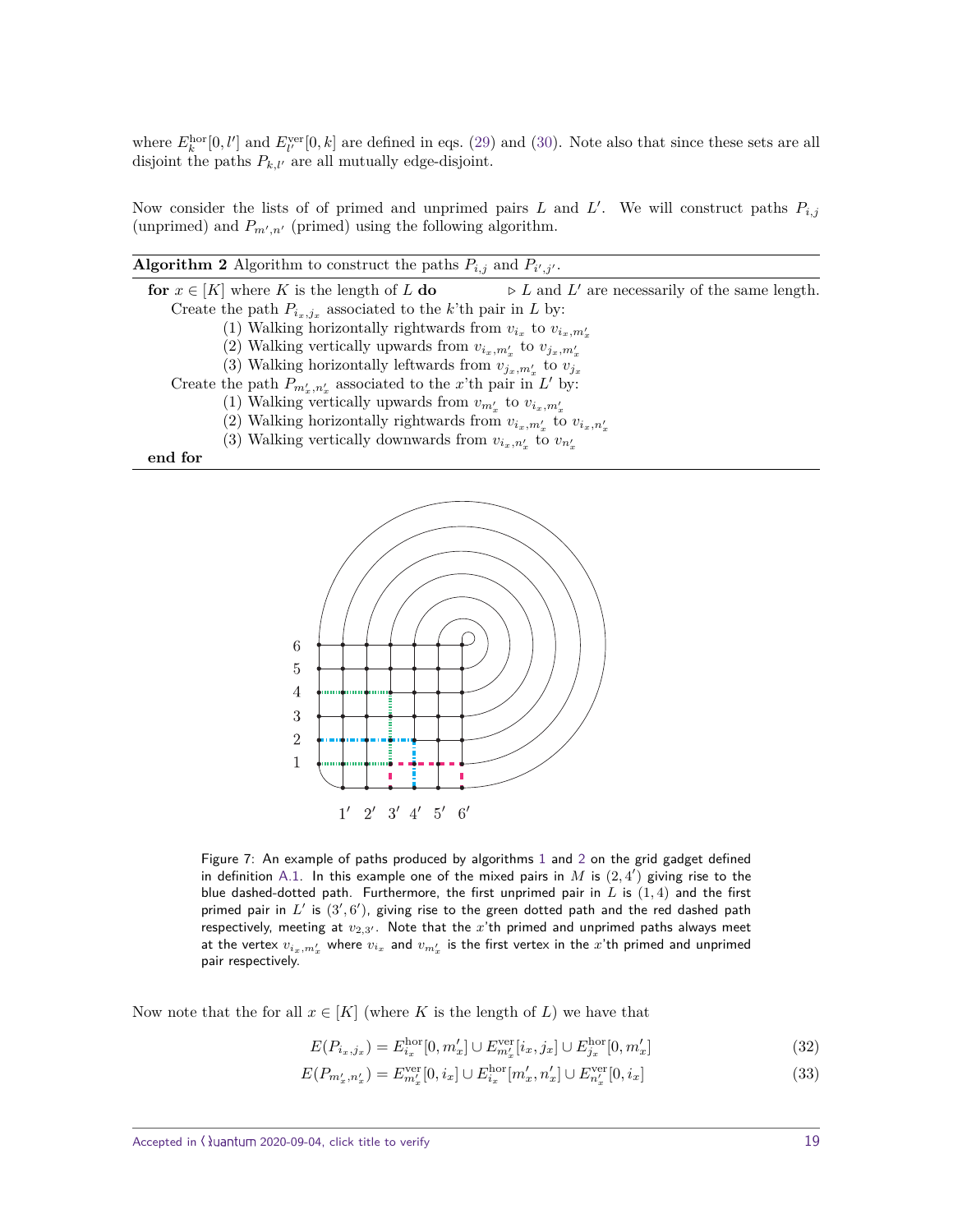This immediately implies that all  $P_{i_x,j_x}$  and  $P_{m'_x,n'_x}$  are mutually edge-disjoin and moreover that no  $P_{i_x,j_x}$  nor any  $P_{m'_x,n'_x}$  share edges with any of the mixed-pair paths  $P_{k,l'}$ . This last point can be seen by noting that an unprimed vertex *v<sup>i</sup>* can either be part of a mixed pair or an unprimed pair but not both at the same time (with a similar argument for the primed vertices).

Hence we have constructed a set of edge-disjoint paths that connect all vertex pairs. However they do not yet contain all edges in  $E(GG_v)$ . It is however straightforward to extend the paths to include all remaining edges. To see this consider the grid graph gadget *GG<sup>v</sup>* and remove all edges that are contained in one of the paths constructed above. What remains is a not necessarily connected graph *G*rem of which the connected components, by construction, share a vertex with at least one of the constructed paths. Moreover, all these graphs will be Eulerian. Now choose for each graph *G*rem a Eulerian tour  $U$  and insert it into exactly one of the paths that shares a vertex with  $G_{\text{rem}}$ . The resulting set of paths will still have mutually edge disjoint elements (since a Eulerian tour is edge-disjoint by definition) and furthermore the union of all the paths in the set contains all edges in the grid graph gadget *GGv*. This completes the proof.  $\Box$ 

We will now make use of lemma [A.2](#page-17-2) to map instances of EDP to instances of 4-regular EDPDT. We will first construct a mapping from arbitrary demand graphs  $D$  to demand graphs of the form  $K_2^{\times k}$ . Then, to make the graph *G* ∪ *D* 4-regular, we replace any higher-degree vertices in *G* with the grid gadget above. Using lemma [A.2,](#page-17-2) we can prove that this puts no restriction on the possible paths.

<span id="page-19-1"></span><span id="page-19-0"></span>**Theorem A.3.** Let G and D be graphs such that  $V(D) \subseteq V(G)$  and  $G \cup D$  is Eulerian. There exist graphs G" and D' such that  $D' = K_2^{\times k}$  where  $k = |E(D)|$ , G"  $\cup$  D' is 4-regular and  $(G, D)$  is a *YES-instance of the EDP problem if and only if*  $(G'', D')$  *is.* 



Figure 8: An example showing the mapping from an instance  $(G, D)$  of EDP to an instance  $(G', D')$  of EDPDT. Black solid edges are edges from  $G$  or  $G'$  and red dashed edges are edges from  $D'$ .

*Proof.* To prove the theorem we will construct an explicit mapping from the graphs  $(G, D)$  to  $(G'', D')$ . We do this in two steps: (1) map  $(G, D)$  to  $(G', D')$  where  $D' = K_2^{\times k}$  but  $G' \cup D'$  is not necessarily 4regular and (2) map  $(G', D')$  to  $(G'', D')$  such that  $G'' \cup D'$  is 4-regular. The first mapping is visualized in fig. [8](#page-19-1) and formalized in eqs. [\(35\)](#page-20-0) to [\(38\)](#page-20-1). Informally, we replace each edge  $e = (u, v) \in E(D)$  in the graph  $G \cup D$  with the following gadget

<span id="page-19-2"></span>
$$
u \quad \bullet \quad \bullet \quad \bullet \quad \bullet \quad \bullet \quad \bullet \quad v
$$
\n
$$
x_e^u \quad x_e'^v \quad x_e'^v \quad x_e^v \quad \bullet \quad v \tag{34}
$$

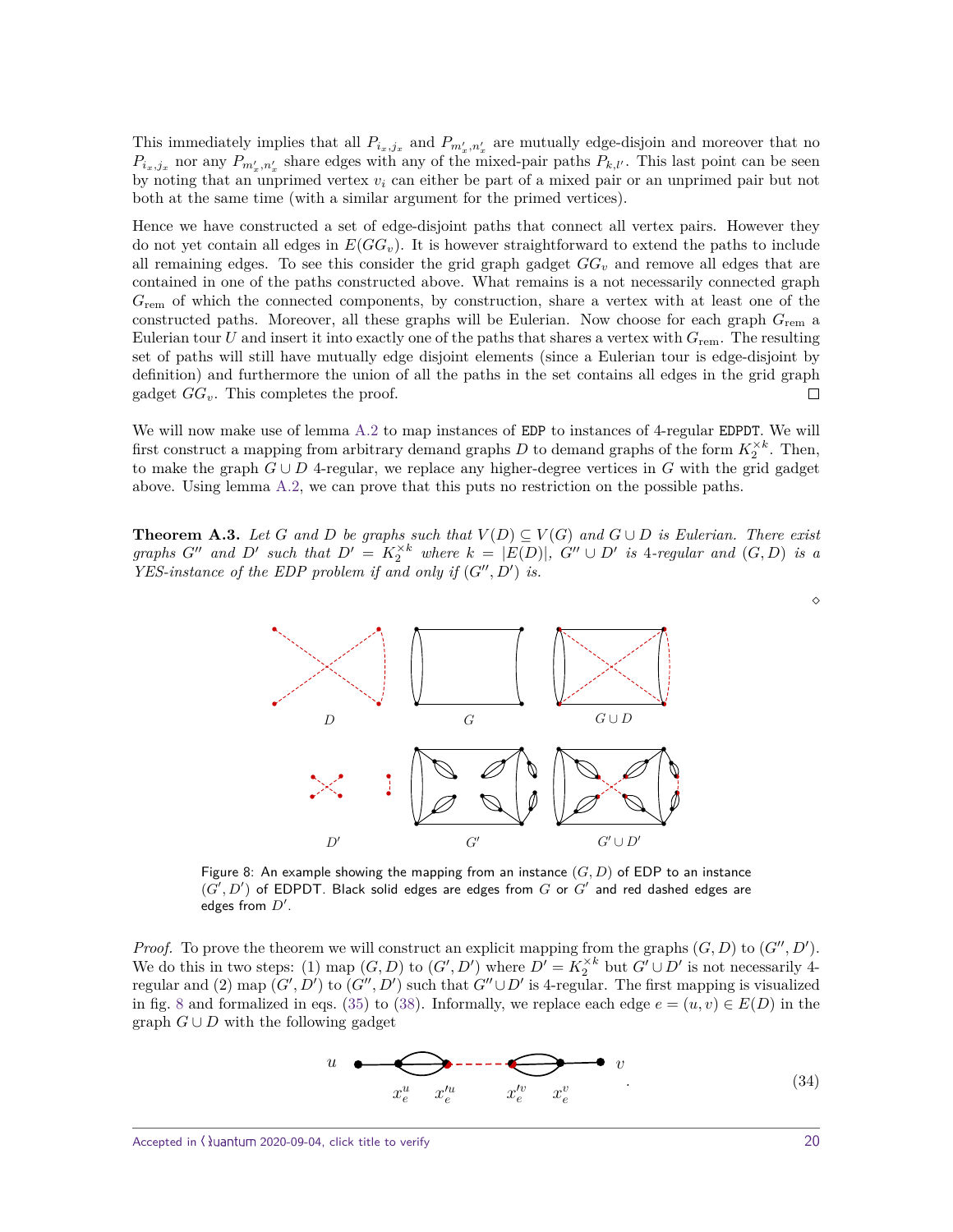where  $x_e^u$ ,  $x_e^{\prime u}$ ,  $x_e^{\prime v}$  and  $x_e^v$  are all new vertices. Note that we label the vertex closer to the corresponding vertex  $u$  in the edge  $e$  without the prime and the further one with a prime. Formally, we define  $G'$  to be

$$
V(G') = V(G) \cup \left(\bigcup_{e=(u,v)\in E(D)} \{x_e^u, x_e'^v, x_e'^v\}\right)
$$
(35)  

$$
E(G') = E(G) \cup \left(\bigcup_{e=(u,v)\in E(D)} \left\{(u, x_e^u), (x_e^u, x_e'^u), (x_e^u, x_e'^u), (x_e^u, x_e'^u), (x_e^u, x_e'^u)\right\}\right)
$$
(36)

Note that we have added the edges  $(x_e^u, x_e^{\prime u})$  and  $(x_e^{\prime v}, x_e^v)$  three times. We now define the new demand graph  $D'$  as

<span id="page-20-0"></span>
$$
V(D') = \bigcup_{e=(u,v)\in E(D)} \{x_e'^u, x_e'^v\}
$$
\n(37)

<span id="page-20-1"></span>
$$
E(D') = \bigcup_{e=(u,v)\in E(D)} \{(x_e^{\prime u}, x_e^{\prime v})\}
$$
\n(38)

Note that  $D' = K_2^{\times k}$ . Note also that  $G' \cup D'$  is still Eulerian. However it is in general not 4-regular.

Now let *N* be the set of vertices of  $G' \cup D'$  of degree different than 4. Note that, by construction  $N \cap V(D') = \emptyset$ . That is, all vertices of degree other that 4 are exclusively vertices in *G'*. We will from *G*<sup> $\prime$ </sup> construct a graph *G*<sup> $\prime\prime$ </sup> such that *G*<sup> $\prime\prime$ </sup>  $\cup$  *D*<sup> $\prime$ </sup> is 4-regular. For every vertex in *N* which has degree 2, we simply add a self-loop to the vertex, making the vertex have degree 4 without changing any connectivity. Furthermore, for every vertex  $v \in N$  with degree larger than 4, we replace it by the grid graph gadget  $GG_v$  as defined in definition [A.1,](#page-16-1) attaching the edges incident on  $v$  to the vertices  $v_1, \ldots v_n, v_1, \ldots, v_{n'}$  (where  $n = \deg(v)/2$ ) in the grid graph gadget. Note the graph  $G'' \cup D'$  obtained after this procedure is 4-regular.

To prove the theorem we now need to show that  $(G, D)$  is a YES-instance to EDP if and only if  $(G'', D')$ is a YES-instance. Again, we will do this in two steps: (1) first show that  $(G, D)$  is a YES-instance if and only if  $(G', D')$  is and (2) show that  $(G', D')$  is a YES-instance if and only if  $(G'', D')$  is.

1. We now prove that  $(G', D')$  is a YES-instance of EDP if and only  $(G, D)$  is. First assume  $(G, D)$ is a YES-instance of EDP. This means there exists for each  $e = (u, v) \in E(D)$  a path  $P_e$  on *G* that begins and ends at the vertices  $u, v$  such that all paths  $P_e$  are mutually edge-disjoint. Now, for each  $e \in E(D)$  define the path  $P'_e$  on  $G'$  as

<span id="page-20-2"></span>
$$
P_e' = x_e'^u x_e^u x_e'^u x_e^u u P_e v x_e^v x_e'^v x_e'^v x_e'^v \tag{39}
$$

where we have omitted writing out the edges that the path traverses for clarity. For a visual aid refer to eq. [\(34\)](#page-19-2) where we instead of starting the path at *u* as in  $P_e$  we start at  $x_e^{\prime u}$ , traverse the edge  $(x_x^u, x_e^{\prime u})$  back and fourth three times and then move to *u* using the edge  $(x_e^u, x_e^{\prime u})$ . From *u* the path  $P_e^i$  is the same as  $P_e$  and when arriving at *v* we instead end at  $x_e^{\prime v}$  similarly to how we started at  $x_e'^u$ . Thus  $P_e'$  is a path connecting the vertices  $x_e'^u, x_e'^u$ . Note that by definition  $(x_e'^u, x_e'^u)$ is an edge in the demand graph  $D'$  (precisely corresponding to the edge  $(u, v) \in D$ ). The paths  $P'_e$  are also mutually edge-disjoint, since the paths  $P_e$  are. Hence  $(G', D')$  is a YES-instance.

For the other direction, assume that  $(G', D')$  is a YES-instance of EDP and thus that there exists edge-disjoint paths  $P'_e$  connecting the vertices  $x_e^{\prime u}, x_e^{\prime v}$  for all  $e = (x_e^{\prime u}, x_e^{\prime v}) \in E(D')$ . One can